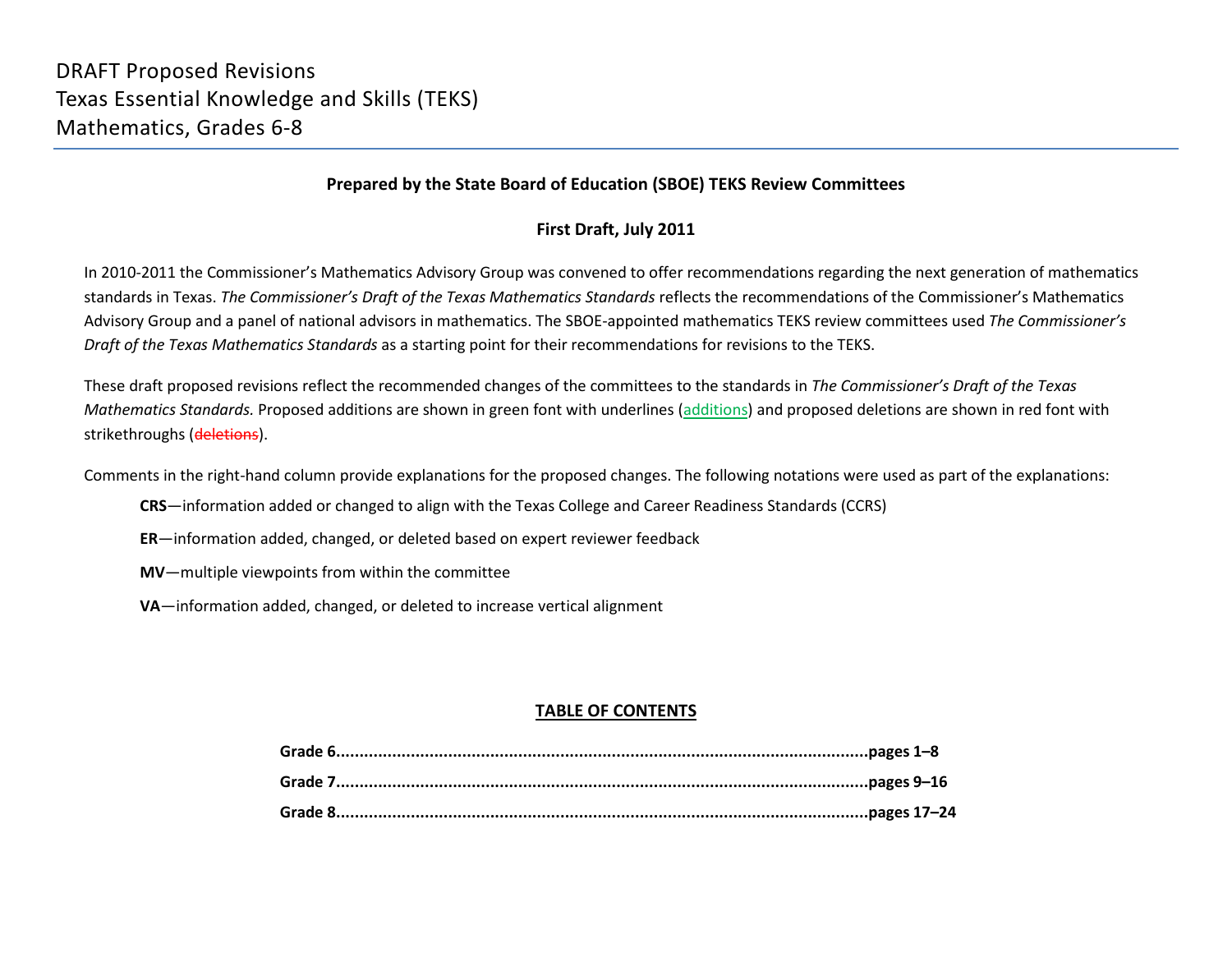|                                         |                                                                                    |  |                                                                                                                   | <b>Mathematical Process Standards Grade (</b> |                          |                                                                                   |                      |
|-----------------------------------------|------------------------------------------------------------------------------------|--|-------------------------------------------------------------------------------------------------------------------|-----------------------------------------------|--------------------------|-----------------------------------------------------------------------------------|----------------------|
| ÷                                       | Apply mathematics to problems arising in everyday life, society and the workplace. |  |                                                                                                                   |                                               |                          |                                                                                   |                      |
| ₩.                                      |                                                                                    |  | Use a problem-solving model that incorporates analyzing given information, formulating a plan or strategy,        |                                               |                          |                                                                                   |                      |
|                                         |                                                                                    |  | determining a solution, justifying the solution and evaluating the problem-solving process.                       |                                               |                          |                                                                                   |                      |
| ₩.                                      |                                                                                    |  | Select tools such as real objects, manipulatives, paper/pencil, and technology or techniques such as mental math, |                                               |                          |                                                                                   | VA-Process           |
|                                         |                                                                                    |  | estimation, and number sense to solve problems.                                                                   |                                               |                          |                                                                                   | Standards moved to   |
| ₩.                                      |                                                                                    |  | Communicate mathematical ideas, reasoning, and their implications using symbols, diagrams, graphs, and            |                                               |                          |                                                                                   | knowledge and skills |
|                                         | language.                                                                          |  |                                                                                                                   |                                               |                          |                                                                                   | statements           |
| $\frac{1}{2}$                           |                                                                                    |  | Create and use representations to organize, record, and communicate mathematical ideas.                           |                                               |                          |                                                                                   |                      |
| H                                       |                                                                                    |  | Explain, display, or justify mathematical ideas and arguments using precise mathematical language in written or   |                                               |                          |                                                                                   |                      |
|                                         | oral communications.                                                               |  |                                                                                                                   |                                               |                          |                                                                                   |                      |
|                                         |                                                                                    |  |                                                                                                                   |                                               |                          |                                                                                   |                      |
|                                         |                                                                                    |  | <b>Grade 6 Focal Areas</b>                                                                                        |                                               |                          | <b>Supporting Topics for the Focal Areas in Grade 6 and Grade 7</b>               |                      |
| Number and                              |                                                                                    |  | Solving problems with                                                                                             | Number and                                    | Using integer operations |                                                                                   |                      |
| Operations                              |                                                                                    |  | multiplication and division of                                                                                    | <b>Operations</b>                             |                          |                                                                                   |                      |
|                                         |                                                                                    |  | rational numbers                                                                                                  | Proportionality                               | П                        | Understanding and using percents                                                  |                      |
|                                         | Proportionality                                                                    |  | Understanding and applying                                                                                        |                                               | A O H                    | Using multiple representations of Independent and                                 |                      |
|                                         |                                                                                    |  | ratios and rates                                                                                                  | Expressions, Equations,                       |                          | dependent quantities                                                              |                      |
| Expressions,                            |                                                                                    |  | Extending measurement to area                                                                                     | and Relationships                             | N O H                    | Writing and evaluating expressions<br>Solving one-step equations and inequalities |                      |
|                                         | Equations, and<br>Relationships                                                    |  | of triangles and quadrilaterals                                                                                   |                                               |                          | Summarizing data using appropriate graphical                                      |                      |
| Measurement and Data<br>representations |                                                                                    |  |                                                                                                                   |                                               |                          |                                                                                   |                      |
|                                         | Color and symbol shows the connection between Focal Areas and Supporting Topics.   |  |                                                                                                                   |                                               |                          |                                                                                   |                      |
|                                         | Indicates topic supports Focal Area in Grade 7                                     |  |                                                                                                                   |                                               |                          |                                                                                   |                      |
|                                         |                                                                                    |  |                                                                                                                   |                                               |                          |                                                                                   |                      |
|                                         |                                                                                    |  |                                                                                                                   |                                               |                          |                                                                                   |                      |

| <b>Grade 6 Focal Areas</b>                                            |  |                                                                  |  |  |
|-----------------------------------------------------------------------|--|------------------------------------------------------------------|--|--|
| Solving problems with<br>Number and<br>Operations<br>rational numbers |  | multiplication and division of                                   |  |  |
| Proportionality                                                       |  | Understanding and applying<br>ratios and rates                   |  |  |
| Expressions,<br>Equations, and<br>Relationships                       |  | Extending measurement to area<br>of triangles and quadrilaterals |  |  |

| <b>Supporting Topics for the Focal Areas in Grade 6 and Grade 7</b>                                                                |  |                                                                           |  |
|------------------------------------------------------------------------------------------------------------------------------------|--|---------------------------------------------------------------------------|--|
| Number and<br>Operations                                                                                                           |  | Using integer operations                                                  |  |
| Proportionality                                                                                                                    |  | Understanding and using percents                                          |  |
| Expressions, Equations,                                                                                                            |  | Using multiple representations of Independent and<br>dependent quantities |  |
| and Relationships                                                                                                                  |  | Writing and evaluating expressions                                        |  |
|                                                                                                                                    |  | Solving one-step equations and inequalities                               |  |
| Measurement and Data                                                                                                               |  | Summarizing data using appropriate graphical<br>representations           |  |
| Color and symbol shows the connection between Focal Areas and Supporting Topics.<br>Indicates topic supports Focal Area in Grade 7 |  |                                                                           |  |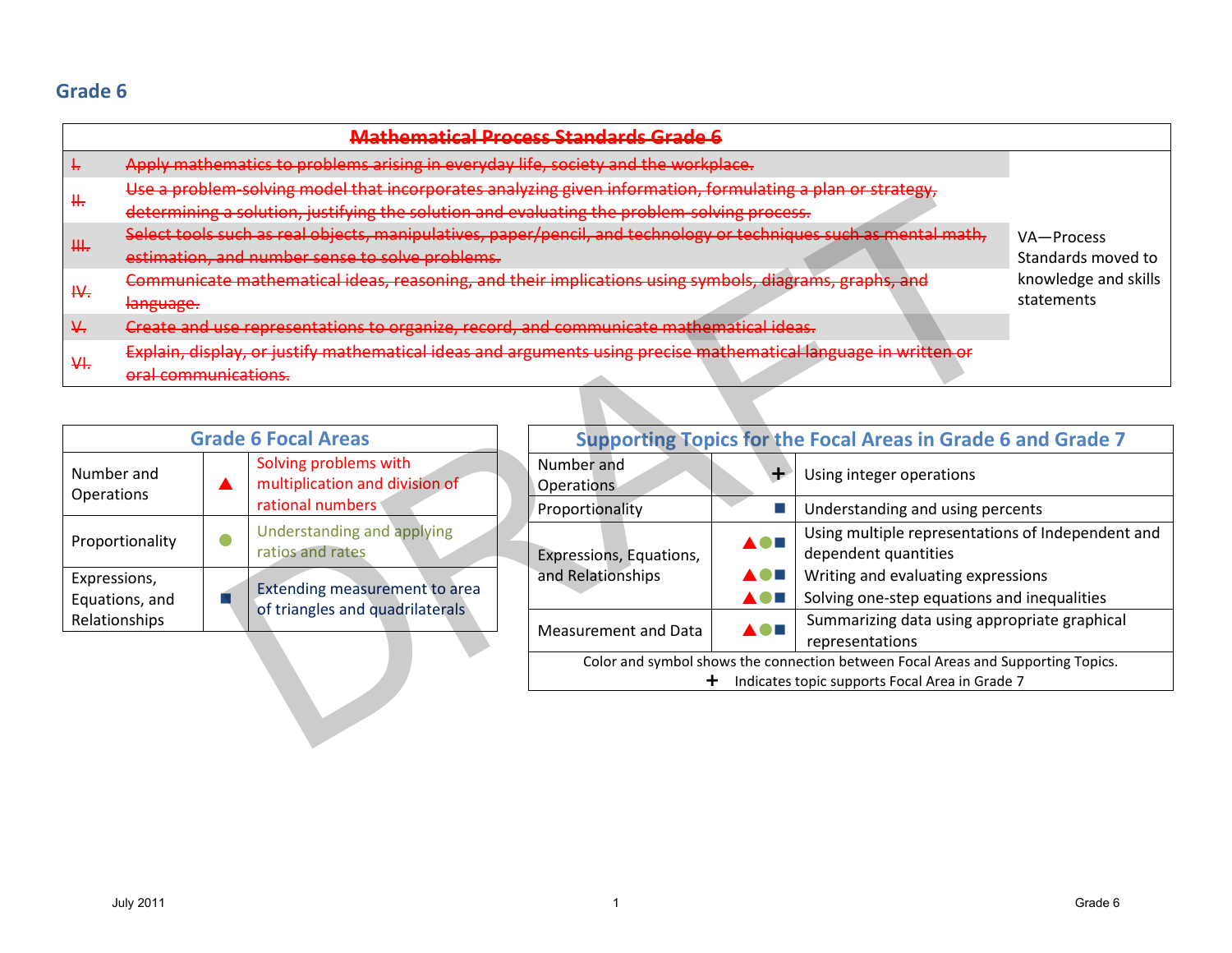## **Introduction**

The desire to achieve education excellence is the driving force behind the Texas Essential Knowledge and Skills for mathematics, guided by the College and Career Readiness Standards. By embedding statistics, probability, finance, and focusing on fluency and deep understandings, Texas will lead the way in mathematics education and prepare all Texas students for the challenges they will face in the 21st century.

The process standards are integrated at every grade level. When possible, students will apply mathematics to problems arising in everyday life, society and the workplace. Students will use a problem solving model that incorporates analyzing given information, formulating a plan or strategy, determining a solution, justifying the solution, evaluating the problem-solving problem process and reasonableness of the solution. They will select appropriate tools such as real objects, manipulatives, paper and pencil, and technology and techniques such as mental math, estimation, formulas, theorems, and number sense to solve problems efficiently. Effective communication of mathematical ideas, reasoning, and their implications using multiple representations, such as symbols, diagrams, graphs and language will be emphasized. They will use mathematical relationships to generate solutions and make connections and predictions. Students will analyze mathematical relationships to connect and communicate mathematical ideas. They will explain, display, or justify mathematical ideas and arguments using precise mathematical language in written or oral communications.

The primary focal points at Grade 6 are number operations; proportionality; expressions, equations and relationships; and measurement and data. Students use concepts, algorithms, and properties of rational numbers to explore mathematical relationships and to describe increasingly complex situations. Students use concepts of proportionality to explore, develop, and communicate mathematical relationships. Students use algebraic thinking to describe how a change in one quantity in a relationship results in a change in the other; and they connect verbal, numeric, graphic, and symbolic representations of relationships including equations and inequalities. Students use geometric properties and relationships, as well as spatial reasoning, to model and analyze situations and solve problems. Students communicate information about geometric figures or situations by quantifying attributes, generalize procedures from measurement experiences, and use the procedures to solve problems. Students use appropriate statistics, representations of data, and reasoning to draw conclusions, evaluate arguments, and make recommendations. While the use of all types of technology is important, the emphasis on algebra readiness skills necessitates the implementation of graphing technology. and or percedual stats they are the other and rocking on users of order and the percedual stats are in the time of the controllations, is well as a set the properties and the percedual stats of the challenges they will fac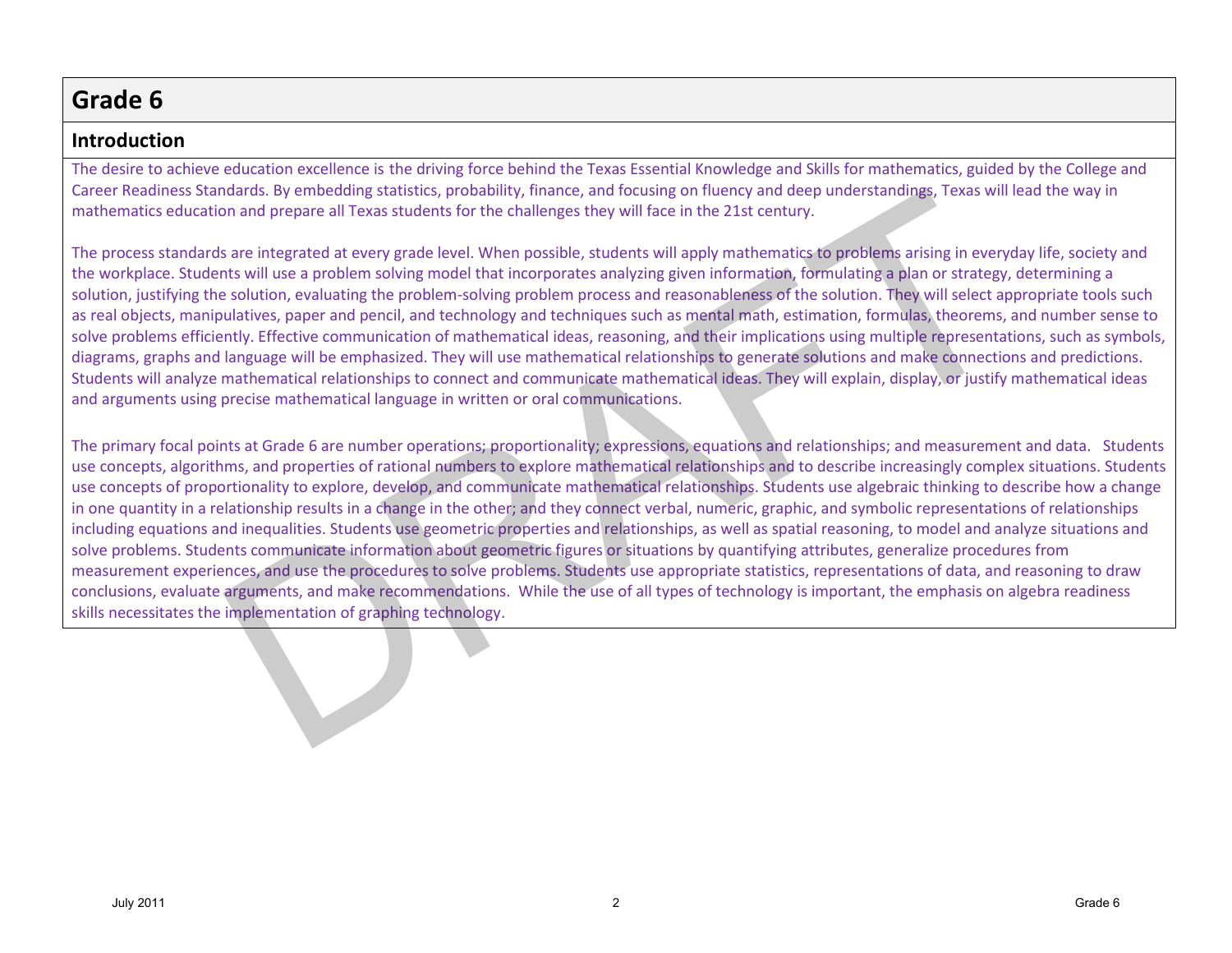|      | <b>Mathematical Process Standards</b>                                                                                                                                                                                                                       |                                                                                               |
|------|-------------------------------------------------------------------------------------------------------------------------------------------------------------------------------------------------------------------------------------------------------------|-----------------------------------------------------------------------------------------------|
|      | Knowledge and Skills Statement. The student uses mathematical processes to acquire and demonstrate<br>mathematical understanding. The student is expected to:                                                                                               |                                                                                               |
|      | Apply mathematics to problems arising in everyday life, society and the workplace.                                                                                                                                                                          |                                                                                               |
|      | Use a problem-solving model that incorporates analyzing given information, formulating a plan or strategy,<br>determining a solution, justifying the solution, and evaluating the problem-solving process as well as the<br>reasonableness of the solution. |                                                                                               |
|      | Select tools, including such as-real objects, manipulatives, paper/pencil, and technology, as appropriate and or<br>techniques, including such as mental math, estimation, and number sense, as appropriate to solve problems.                              | VA-Process Standards moved to                                                                 |
|      | Communicate mathematical ideas, reasoning, and their implications using multiple representations including<br>such as symbols, diagrams, graphs, and language as appropriate.                                                                               | knowledge and skills statements                                                               |
|      | Create and use representations to organize, record, and communicate mathematical ideas.                                                                                                                                                                     |                                                                                               |
|      | Analyze mathematical relationships to connect and communicate mathematical ideas.                                                                                                                                                                           |                                                                                               |
|      | $\frac{d}{dx}$ = $\frac{d}{dx}$ = $\frac{d}{dx}$ = $\frac{d}{dx}$ = $\frac{d}{dx}$ = $\frac{d}{dx}$ = $\frac{d}{dx}$ and arguments using precise mathematical language in<br>written or oral communications.                                                |                                                                                               |
|      |                                                                                                                                                                                                                                                             |                                                                                               |
|      | <b>Number and Operations.</b>                                                                                                                                                                                                                               | <b>6N</b>                                                                                     |
|      | Knowledge and Skills Statement. The student applies mathematical process standards to represent and use rational numbers in a variety of<br>forms. The student is expected to:                                                                              |                                                                                               |
| 6N01 | extend previous understandings of number line to include placement and ordering of rational numbers and<br>their absolute values of rational numbers.                                                                                                       | Language clarification, to<br>highlight the connection of a<br>number and its absolute value. |

|      | <b>Number and Operations.</b>                                                                                                                                                  | 6N                                                                                            |  |  |  |
|------|--------------------------------------------------------------------------------------------------------------------------------------------------------------------------------|-----------------------------------------------------------------------------------------------|--|--|--|
|      | Knowledge and Skills Statement. The student applies mathematical process standards to represent and use rational numbers in a variety of<br>forms. The student is expected to: |                                                                                               |  |  |  |
| 6N01 | extend previous understandings of number line to include placement and ordering of rational numbers and<br>their absolute values of rational numbers.                          | Language clarification, to<br>highlight the connection of a<br>number and its absolute value. |  |  |  |
| 6N02 | order a set of rational numbers arising from mathematical and-of real-world contexts.                                                                                          | ER                                                                                            |  |  |  |
| 6N05 | extend representations for division to include fraction notation, such as For example the fraction notation $a/b$<br>represents the same number as $a \div b$ .                | Formatting                                                                                    |  |  |  |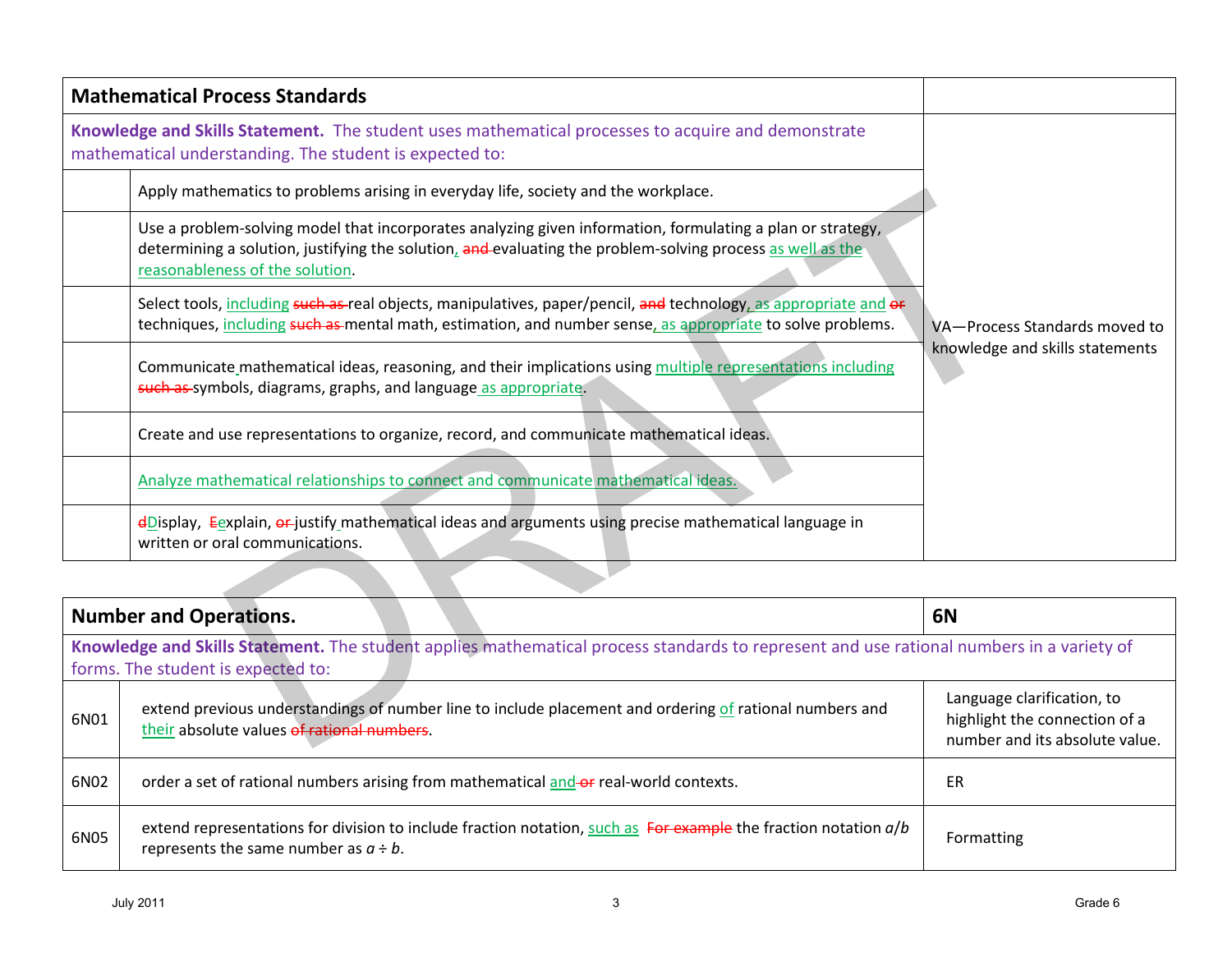| Knowledge and Skills Statement. The student applies mathematical process standards to represent addition, subtraction, multiplication and<br>division while solving problems and justifying solutions. The student is expected to: |                                                                                                                                                                                                                                                                                                                                                                     |                                                                 |  |  |  |
|------------------------------------------------------------------------------------------------------------------------------------------------------------------------------------------------------------------------------------|---------------------------------------------------------------------------------------------------------------------------------------------------------------------------------------------------------------------------------------------------------------------------------------------------------------------------------------------------------------------|-----------------------------------------------------------------|--|--|--|
| 6N03                                                                                                                                                                                                                               | represent multiplication and division of positive rational numbers in mathematical and real-world problems<br>with concrete, verbal, pictorial (including number line and area models), numerical, and algebraic<br>representations.                                                                                                                                |                                                                 |  |  |  |
| 6N04                                                                                                                                                                                                                               | use an area model to represent fraction and decimal multiplication and division, including the multiplication<br>or division of a fraction and a decimal and explain why the products are equivalent, such as For example,<br>generate area models for 1.3 x 2.5, 1 3/10 x 2 1/2, and 1.3 x 2 1/2 explaining why these multiplications yield<br>equivalent products | MV, ER - Separate<br>multiplication and division for<br>clarity |  |  |  |
|                                                                                                                                                                                                                                    | use an area model to represent fraction and decimal division, including the division of a fraction and a decimal<br>and explaining why the quotients are equivalent, such as generate area models for 2.5 / 0.5, 2 $\frac{1}{2}$ + $\frac{1}{2}$ , and 2 $\frac{1}{2}$<br>$\div 0.5$                                                                                | MV, ER - Separate<br>multiplication and division for<br>clarity |  |  |  |
| 6N06                                                                                                                                                                                                                               | determine whether a quantity is increased or decreased when multiplied by a fraction (proper or improper)<br>with and without computation.                                                                                                                                                                                                                          |                                                                 |  |  |  |
| 6N07                                                                                                                                                                                                                               | represent integer operations with concrete (such as counters), verbal, pictorial, tabular (such as patterns),<br>and graphical (such as a number line) representations and connect the actions to algorithms.                                                                                                                                                       | Several ER                                                      |  |  |  |
| 6N08                                                                                                                                                                                                                               | extend previous understanding of multiplying and dividing decimals, unit fractions, and whole numbers to<br>include positive mixed numbers. multiply and divide positive rational numbers fluently.                                                                                                                                                                 | developing                                                      |  |  |  |
| 6N09                                                                                                                                                                                                                               | add, subtract, multiply, and divide integers fluently.                                                                                                                                                                                                                                                                                                              | developing                                                      |  |  |  |
|                                                                                                                                                                                                                                    |                                                                                                                                                                                                                                                                                                                                                                     |                                                                 |  |  |  |
|                                                                                                                                                                                                                                    | Proportionality.<br>6P                                                                                                                                                                                                                                                                                                                                              |                                                                 |  |  |  |
| <b>Number</b>                                                                                                                                                                                                                      |                                                                                                                                                                                                                                                                                                                                                                     |                                                                 |  |  |  |
| Knowledge and Skills Statement. The student applies mathematical process standards to develop an understanding of proportional<br>relationships in problem situations. The student is expected to:                                 |                                                                                                                                                                                                                                                                                                                                                                     |                                                                 |  |  |  |

|                                                                                                                                                                                                    | <b>Proportionality.</b>                                                                                                            | 6P |  |  |
|----------------------------------------------------------------------------------------------------------------------------------------------------------------------------------------------------|------------------------------------------------------------------------------------------------------------------------------------|----|--|--|
| <b>Number</b>                                                                                                                                                                                      |                                                                                                                                    |    |  |  |
| Knowledge and Skills Statement. The student applies mathematical process standards to develop an understanding of proportional<br>relationships in problem situations. The student is expected to: |                                                                                                                                    |    |  |  |
| 6P01                                                                                                                                                                                               | differentiate between additive and multiplicative relationships in mathematical and real-world problems.                           | ER |  |  |
| 6P05                                                                                                                                                                                               | apply qualitative and quantitative reasoning to solve prediction and comparison real-world problems<br>involving ratios and rates. |    |  |  |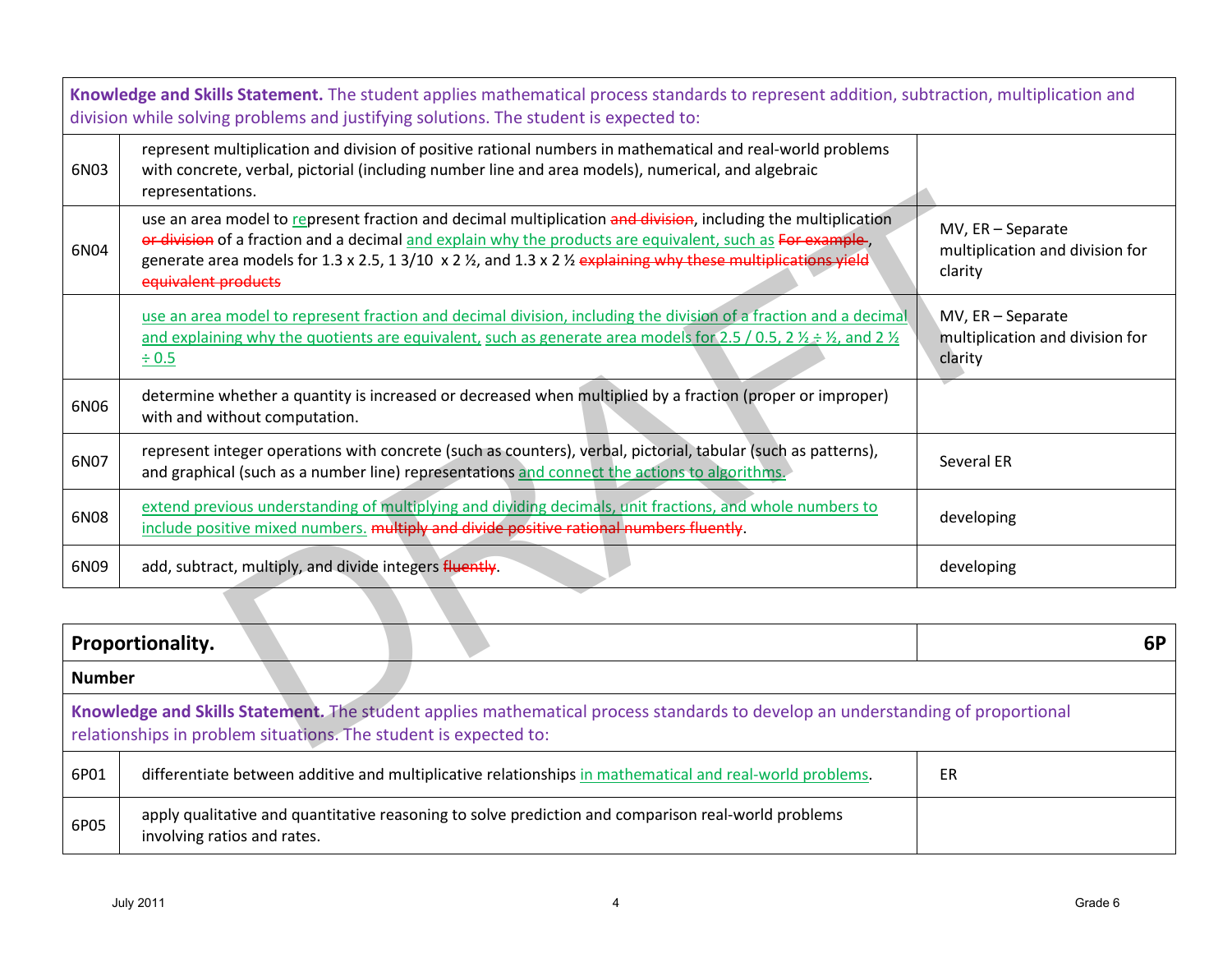|      | <b>Expressions, Equations and Relationships.</b>                                                                                                                                       | 6A                        |  |  |
|------|----------------------------------------------------------------------------------------------------------------------------------------------------------------------------------------|---------------------------|--|--|
|      | Apply and Extend Arithmetic to Expressions and Equations                                                                                                                               |                           |  |  |
|      | Knowledge and Skills Statement. The student applies mathematical process standards to use multiple representations to describe algebraic<br>relationships. The student is expected to: |                           |  |  |
| 6A01 | represent independent and dependent quantities within a mathematical and or real-world problem using<br>variables.                                                                     | ensure both are addressed |  |  |
| 6A02 | write an equation that represents the relationship between independent and dependent quantities within a<br>mathematical and or real-world problem.                                    | ensure both are addressed |  |  |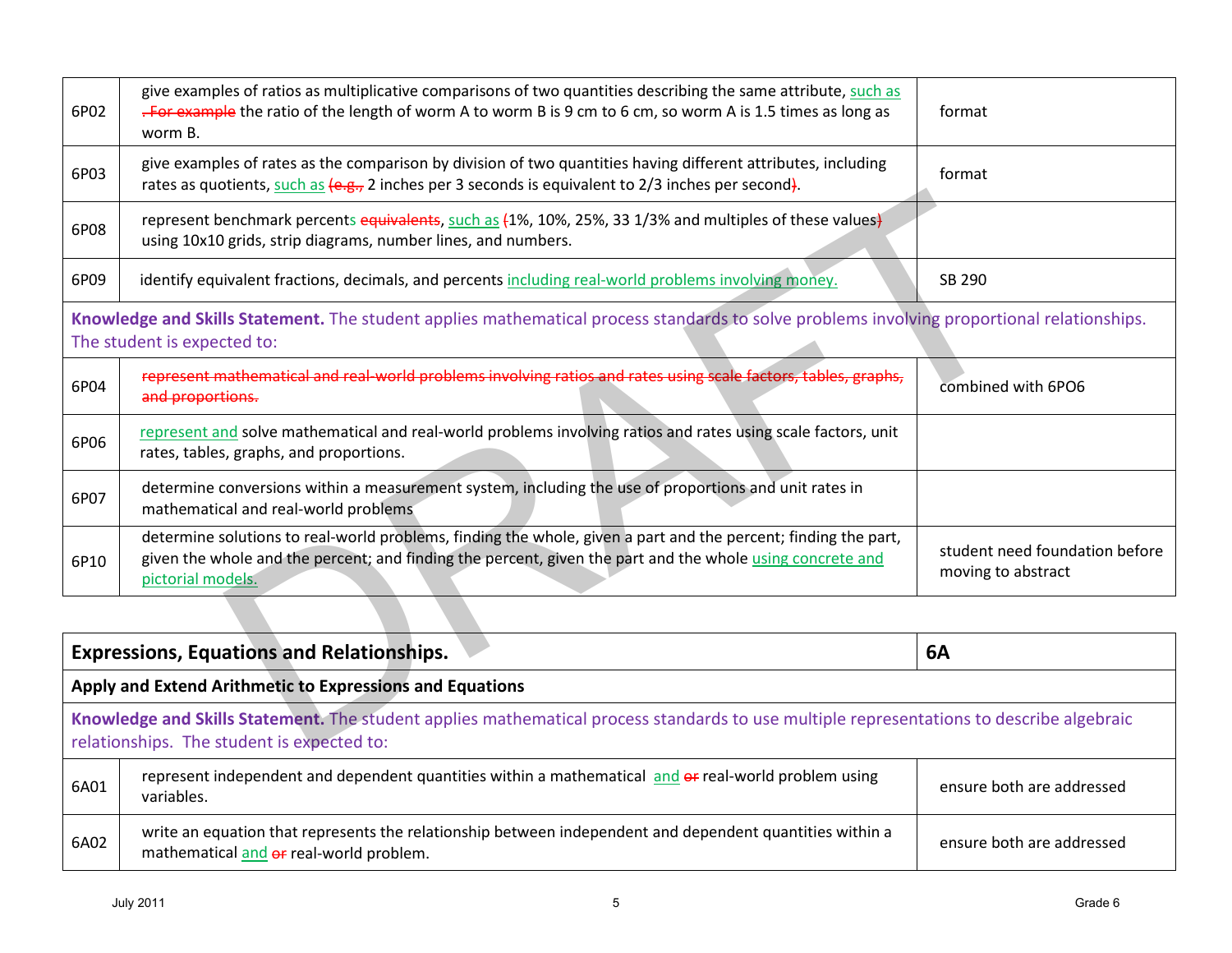| 6A03 | represent mathematical and real-world problems with a rule equivalent to the form $y= kx$ and $\theta f = x + b$ .                                                                                                                                                                                                                                                                                                                                                  | ensure both are addressed                  |
|------|---------------------------------------------------------------------------------------------------------------------------------------------------------------------------------------------------------------------------------------------------------------------------------------------------------------------------------------------------------------------------------------------------------------------------------------------------------------------|--------------------------------------------|
| 6A04 | represent key aspects of mathematical and real-world problems using verbal descriptions, tables, graphs, and<br>or equations.                                                                                                                                                                                                                                                                                                                                       | ensure all are addressed                   |
| 6A06 | represent expressions verbally, numerically, and algebraically.                                                                                                                                                                                                                                                                                                                                                                                                     |                                            |
|      | Knowledge and Skills Statement. The student applies mathematical process standards to develop concepts of expressions and equations. The<br>student is expected to:                                                                                                                                                                                                                                                                                                 |                                            |
| 6A05 | transform numerical expressions using the order of operations, including positive exponents.                                                                                                                                                                                                                                                                                                                                                                        |                                            |
| 6A07 | distinguish between expressions and equations.                                                                                                                                                                                                                                                                                                                                                                                                                      |                                            |
| 6A08 | generate equivalent expressions using the properties of operations, such as the inverse, identity,<br>commutative, associative, and distributive properties.                                                                                                                                                                                                                                                                                                        | <b>ER</b>                                  |
| 6A09 | determine if two expressions are equivalent using concrete models, pictorial models, and algebraic<br>representations.                                                                                                                                                                                                                                                                                                                                              |                                            |
|      | Apply and Extend Arithmetic to Geometric Formulas                                                                                                                                                                                                                                                                                                                                                                                                                   |                                            |
|      | Knowledge and Skills Statement. The student applies mathematical process standards to use geometry to represent relationships and solve<br>problems. The student is expected to:                                                                                                                                                                                                                                                                                    |                                            |
|      | Extend previous knowledge of triangles and their properties to include the sum of angles of a triangle, the<br>relationship between sides and angles in a triangle, and determining when three lengths make a triangle.                                                                                                                                                                                                                                             | <b>VA</b>                                  |
| 6A10 | illustrate and explain the relationships for areas of parallelograms, trapezoids, and triangles by decomposing<br>and rearranging parts of these figures For example, parallelogram can be decomposed into a trapezoid and a<br>right triangle with congruent heights; the triangle can be moved so that a rectangle is created having the<br>same base length and height as the original parallelogram. (Figures include oblique triangles and<br>parallelograms.) | example is not correct in<br>general case. |
| 6A11 | write equations that represent mathematical and real-world problems related to area of (rectangles,<br>parallelograms, trapezoids, and triangles) and volume of right rectangular prisms. (Dimensions should include<br>positive rational numbers.)                                                                                                                                                                                                                 | format                                     |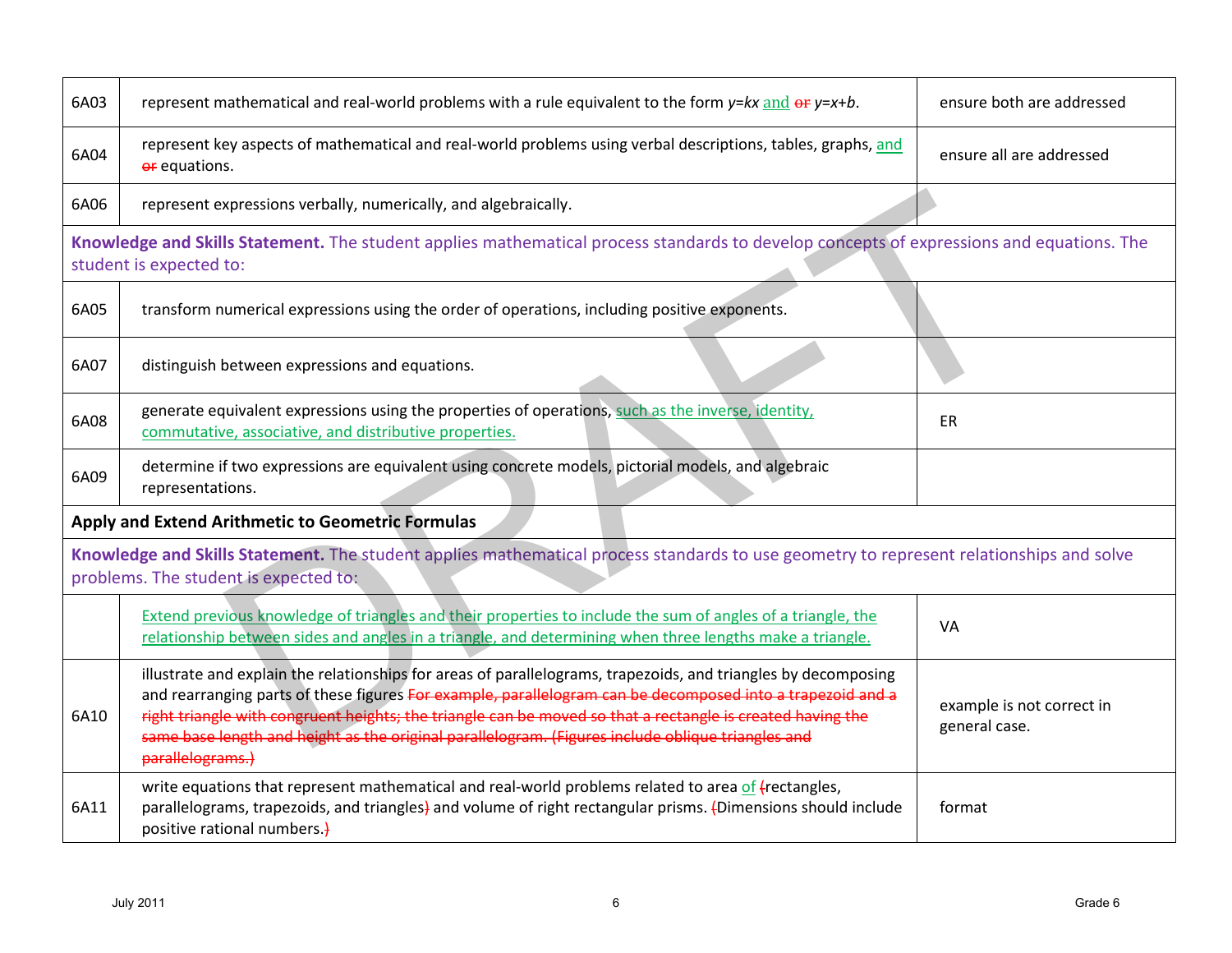| 6A12                                                                                                                                                                           | determine solutions for mathematical and real-world problems involving area of (rectangles, parallelograms,<br>trapezoids, and triangles) and volume of right rectangular prisms. (Dimensions should include positive rational<br>numbers.) | format                                              |  |  |  |
|--------------------------------------------------------------------------------------------------------------------------------------------------------------------------------|---------------------------------------------------------------------------------------------------------------------------------------------------------------------------------------------------------------------------------------------|-----------------------------------------------------|--|--|--|
|                                                                                                                                                                                | <b>Represent and Solve Equations and Inequalities</b>                                                                                                                                                                                       |                                                     |  |  |  |
|                                                                                                                                                                                | Knowledge and Skills Statement. The student applies mathematical process standards to use equations and inequalities to represent situations.<br>The student is expected to:                                                                |                                                     |  |  |  |
| 6A13                                                                                                                                                                           | write a one-variable, one-step equations (one-step) equation and or-inequalities inequality to represent<br>constraints or conditions within a mathematical (including number lines) and or real-world problems problem.                    | clarity and formatting<br>ensure both are addressed |  |  |  |
| 6A14                                                                                                                                                                           | represent solutions for a one-variable, one-step (one-step) equations and inequalities inequality on a number<br>lines line.                                                                                                                | clarity<br>ensure both are addressed                |  |  |  |
| 6A15                                                                                                                                                                           | write a corresponding real-world problems problem given a one-variable, one-step (one step) equations<br>equation and or inequalities inequality.                                                                                           | clarity<br>ensure both are addressed                |  |  |  |
|                                                                                                                                                                                | Knowledge and Skills Statement. The student applies mathematical process standards to use equations and inequalities to solve problems.<br>The student is expected to:                                                                      |                                                     |  |  |  |
| 6A16                                                                                                                                                                           | solve one-variable, one-step (one-step)-equations and inequalities that represent mathematical and real-<br>world real-world and mathematical problems.                                                                                     | consistency<br>ensure both are addressed            |  |  |  |
| 6A17                                                                                                                                                                           | determine if the given value(s) that make(s) a one-variable, one-step (one-step) equations equation and or<br>inequalities inequality true.                                                                                                 | consistency<br>ensure both are addressed            |  |  |  |
|                                                                                                                                                                                |                                                                                                                                                                                                                                             |                                                     |  |  |  |
|                                                                                                                                                                                | <b>Measurement and Data.</b>                                                                                                                                                                                                                | 6M                                                  |  |  |  |
| Knowledge and Skills Statement. The student applies mathematical process standards to use coordinate geometry to identify locations on a<br>plane. The student is expected to: |                                                                                                                                                                                                                                             |                                                     |  |  |  |
| 6M01                                                                                                                                                                           | graph points in all four quadrants using ordered pairs of rational numbers, including points such as ( $\frac{1}{2}$ , $-\frac{1}{2}$ ).                                                                                                    | Clarity                                             |  |  |  |
|                                                                                                                                                                                |                                                                                                                                                                                                                                             |                                                     |  |  |  |

|                                                                                                                                                                                      | <b>Measurement and Data.</b>                                                                                                                                                   | 6M      |  |  |
|--------------------------------------------------------------------------------------------------------------------------------------------------------------------------------------|--------------------------------------------------------------------------------------------------------------------------------------------------------------------------------|---------|--|--|
|                                                                                                                                                                                      | Knowledge and Skills Statement. The student applies mathematical process standards to use coordinate geometry to identify locations on a<br>plane. The student is expected to: |         |  |  |
| 6M01                                                                                                                                                                                 | graph points in all four quadrants using ordered pairs of rational numbers, including points such as ( $\frac{1}{2}$ , $-\frac{1}{2}$ ).                                       | Clarity |  |  |
| Knowledge and Skills Statement. The student applies mathematical process standards to use numerical or graphical representations to analyze<br>problems. The student is expected to: |                                                                                                                                                                                |         |  |  |
| 6M02                                                                                                                                                                                 | summarize numeric data with graphical representations, including dot plots, stem-and-leaf plots, histograms<br>and boxplots.                                                   |         |  |  |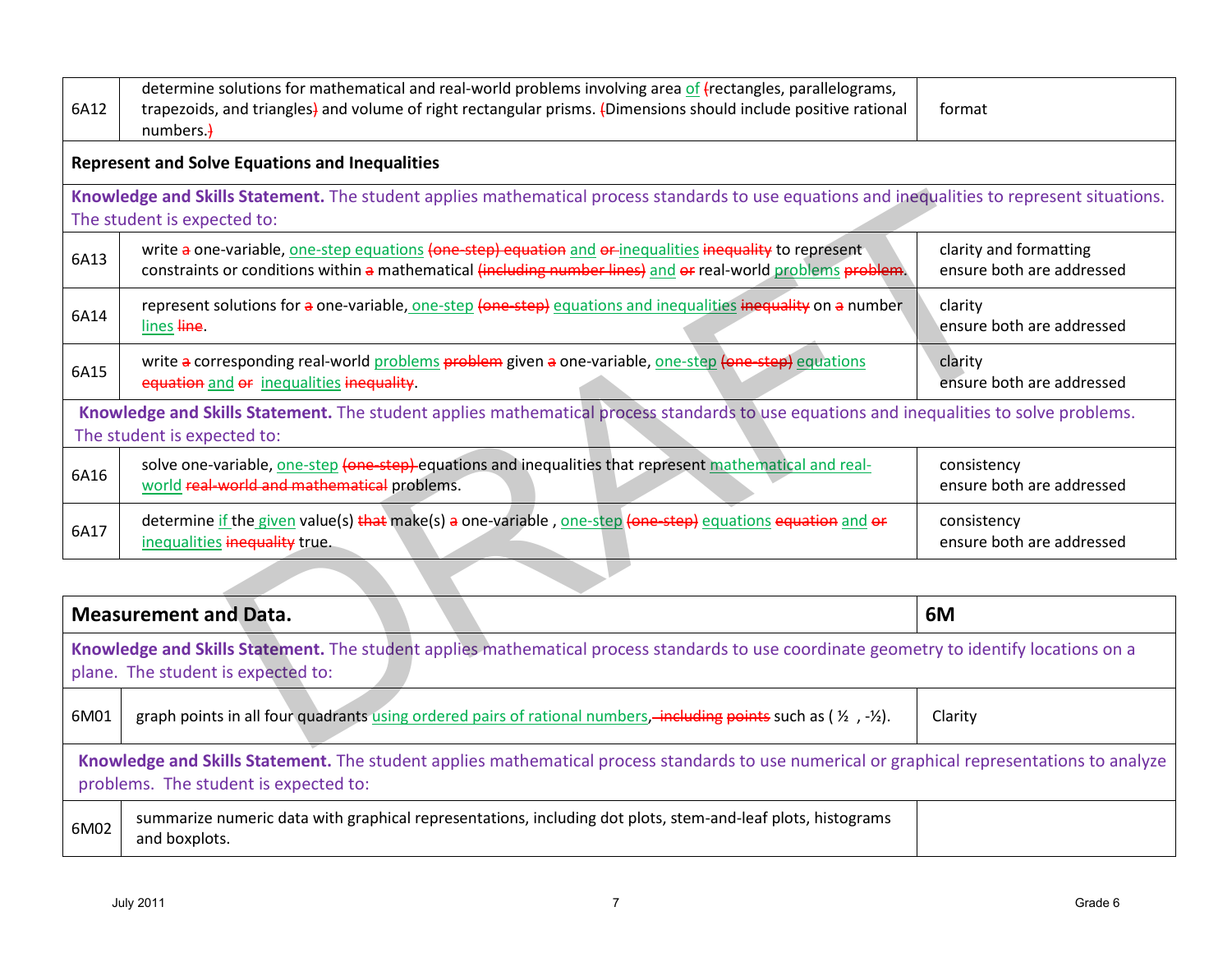| 6M04 | use the graphical representation of numeric data to describe the center, spread, and shape of the data<br>distribution.                                                                                                                                                                                  |                     |
|------|----------------------------------------------------------------------------------------------------------------------------------------------------------------------------------------------------------------------------------------------------------------------------------------------------------|---------------------|
| 6M06 | summarize numeric data with numerical summaries including the mean and median (measures of center) and<br>the range and interquartile range (IQR) (measures of spread), and use these summaries to describe the center,<br>spread, and shape of the data distribution.                                   | Clarity             |
| 6M07 | summarize categorical data with numerical and graphical summaries including the mode (most frequent), and<br>the percent of values in each category (relative frequency table) and the percent bar graph, and use these<br>summaries to describe the data distribution.                                  |                     |
|      | Knowledge and Skills Statement. The student applies mathematical process standards to use numerical or graphical representations to solve<br>problems. The student is expected to:                                                                                                                       |                     |
| 6M03 | solve multi-step mathematical and real-world problems using numeric data summarized in dot plots, stem-<br>and-leaf plots, histograms, and or boxplots.                                                                                                                                                  |                     |
| 6M05 | distinguish between situations questions that yield data with and without variability, such as - For example, the<br>question "How tall am I?" will be answered with a single height versus the question "How tall are the students<br>in my class?" which would be answered based on heights that vary. | Formatting, clarity |
|      |                                                                                                                                                                                                                                                                                                          |                     |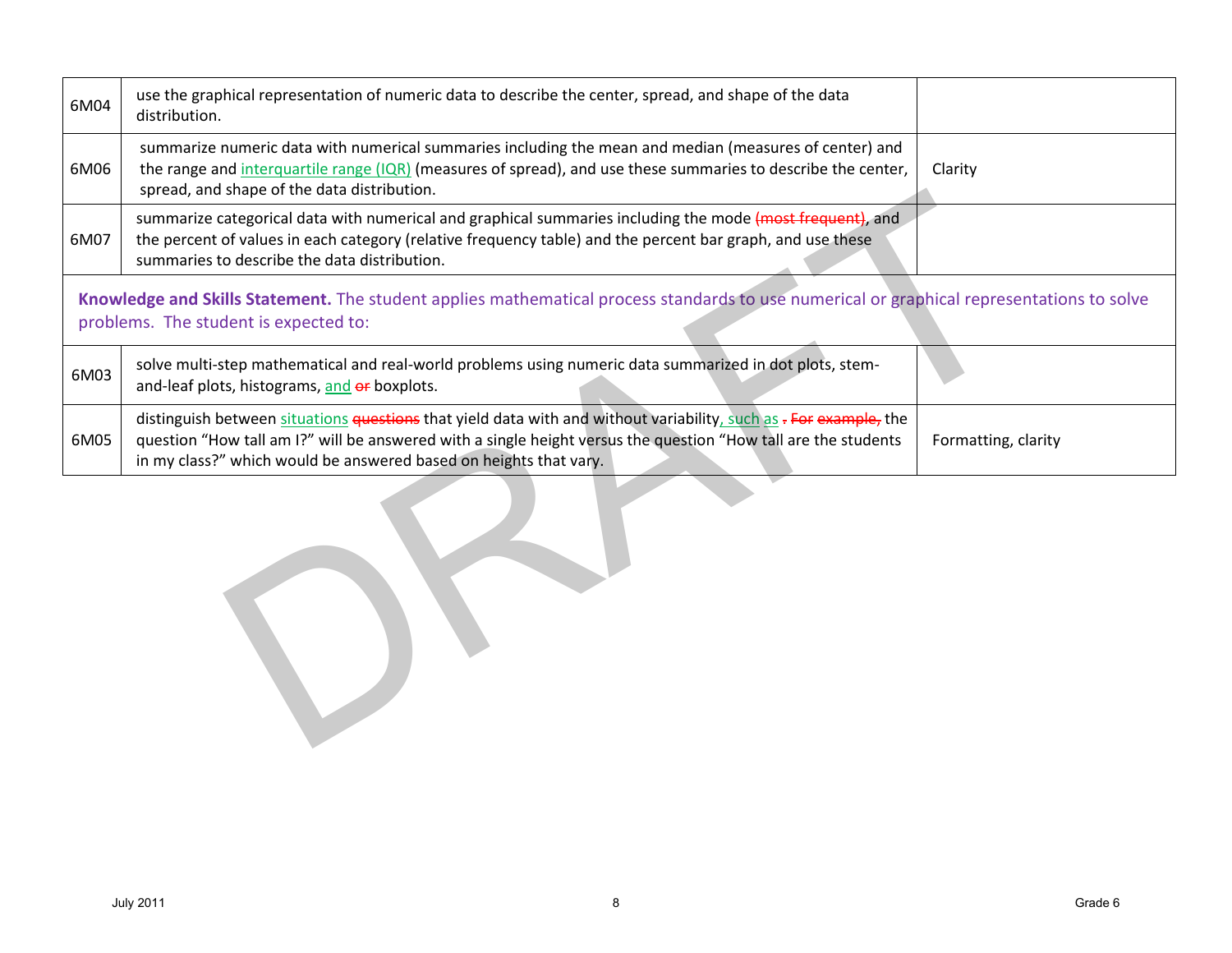|                                                                                                                                                                                                                                                                                                                                                                                                                                                                                                                                                                                                                                                                                                                                                                                                                                                    | <del>Mathematical Process Standards Grade 7</del>                                                                                                                                                              |  |                                                                     |                                                                                                                                         |                                                                        |                                                                                                                             |                                                                              |  |
|----------------------------------------------------------------------------------------------------------------------------------------------------------------------------------------------------------------------------------------------------------------------------------------------------------------------------------------------------------------------------------------------------------------------------------------------------------------------------------------------------------------------------------------------------------------------------------------------------------------------------------------------------------------------------------------------------------------------------------------------------------------------------------------------------------------------------------------------------|----------------------------------------------------------------------------------------------------------------------------------------------------------------------------------------------------------------|--|---------------------------------------------------------------------|-----------------------------------------------------------------------------------------------------------------------------------------|------------------------------------------------------------------------|-----------------------------------------------------------------------------------------------------------------------------|------------------------------------------------------------------------------|--|
| Apply mathematics to problems arising in everyday life, society and the workplace.<br>÷.<br>Use a problem solving model that incorporates analyzing given information, formulating a plan or strategy,<br>₩.<br>determining a solution, justifying the solution and evaluating the problem solving process.<br>Select tools such as real objects, manipulatives, paper/pencil, and technology or techniques such as mental math,<br>₩.<br>estimation, and number sense to solve problems.<br>Communicate mathematical ideas, reasoning, and their implications using symbols, diagrams, graphs, and language.<br>₩.<br>Create and use representations to organize, record, and communicate mathematical ideas.<br>₩.<br>Explain, display, or justify mathematical ideas and arguments using precise mathematical language in written or oral<br>₩. |                                                                                                                                                                                                                |  |                                                                     |                                                                                                                                         | VA-Process<br>Standards moved to<br>knowledge and<br>skills statements |                                                                                                                             |                                                                              |  |
|                                                                                                                                                                                                                                                                                                                                                                                                                                                                                                                                                                                                                                                                                                                                                                                                                                                    | communications.                                                                                                                                                                                                |  |                                                                     |                                                                                                                                         |                                                                        |                                                                                                                             |                                                                              |  |
|                                                                                                                                                                                                                                                                                                                                                                                                                                                                                                                                                                                                                                                                                                                                                                                                                                                    |                                                                                                                                                                                                                |  | <b>Grade 7 Focal Areas</b>                                          |                                                                                                                                         |                                                                        |                                                                                                                             | <b>Supporting Topics for the Focal Areas in Grade 7 and Grade 8</b>          |  |
|                                                                                                                                                                                                                                                                                                                                                                                                                                                                                                                                                                                                                                                                                                                                                                                                                                                    | Solving problems with addition,<br>Number and<br>subtraction, multiplication, and<br>Operations<br>division of rational numbers<br>Rates and their multiple<br>$\bullet$<br>Proportionality<br>representations |  |                                                                     | Proportionality                                                                                                                         |                                                                        | Using measures (pi and conversions)<br>Determining probabilities                                                            |                                                                              |  |
|                                                                                                                                                                                                                                                                                                                                                                                                                                                                                                                                                                                                                                                                                                                                                                                                                                                    |                                                                                                                                                                                                                |  |                                                                     | Expressions, Equations,<br>and Relationships                                                                                            | $\blacktriangle$ 0 $\blacksquare$                                      | Using multiple representations of independent and<br>dependent quantities<br>Writing and evaluating expressions and solving |                                                                              |  |
|                                                                                                                                                                                                                                                                                                                                                                                                                                                                                                                                                                                                                                                                                                                                                                                                                                                    | Proportionality                                                                                                                                                                                                |  | Understanding and applying the<br>critical attributes of similarity |                                                                                                                                         | <b>Measurement and Data</b>                                            |                                                                                                                             | equations<br>Summarizing data using appropriate graphical<br>representations |  |
|                                                                                                                                                                                                                                                                                                                                                                                                                                                                                                                                                                                                                                                                                                                                                                                                                                                    | Expressions,<br>Equations, and<br>Relationships                                                                                                                                                                |  | Extending measurement to area<br>of triangles and quadrilaterals    | Color and symbol shows the connection between Focal Areas and Supporting Topics.<br>Indicates topic supports Focal Area in Grade 8<br>÷ |                                                                        |                                                                                                                             |                                                                              |  |
|                                                                                                                                                                                                                                                                                                                                                                                                                                                                                                                                                                                                                                                                                                                                                                                                                                                    |                                                                                                                                                                                                                |  |                                                                     |                                                                                                                                         |                                                                        |                                                                                                                             |                                                                              |  |

|                                                 | <b>Grade 7 Focal Areas</b> |                                                                                                     |  |
|-------------------------------------------------|----------------------------|-----------------------------------------------------------------------------------------------------|--|
| Number and<br>Operations                        |                            | Solving problems with addition,<br>subtraction, multiplication, and<br>division of rational numbers |  |
| Proportionality                                 |                            | Rates and their multiple<br>representations                                                         |  |
| Proportionality                                 |                            | Understanding and applying the<br>critical attributes of similarity                                 |  |
| Expressions,<br>Equations, and<br>Relationships |                            | <b>Extending measurement to area</b><br>of triangles and quadrilaterals                             |  |

| <b>Supporting Topics for the Focal Areas in Grade 7 and Grade 8</b>              |    |                                                                           |  |  |
|----------------------------------------------------------------------------------|----|---------------------------------------------------------------------------|--|--|
| Proportionality                                                                  |    | Using measures (pi and conversions)                                       |  |  |
|                                                                                  |    | Determining probabilities                                                 |  |  |
| Expressions, Equations,                                                          | AC | Using multiple representations of independent and<br>dependent quantities |  |  |
| and Relationships                                                                |    | Writing and evaluating expressions and solving<br>equations               |  |  |
| <b>Measurement and Data</b>                                                      |    | Summarizing data using appropriate graphical<br>representations           |  |  |
| Color and symbol shows the connection between Focal Areas and Supporting Topics. |    |                                                                           |  |  |
| Indicates topic supports Focal Area in Grade 8                                   |    |                                                                           |  |  |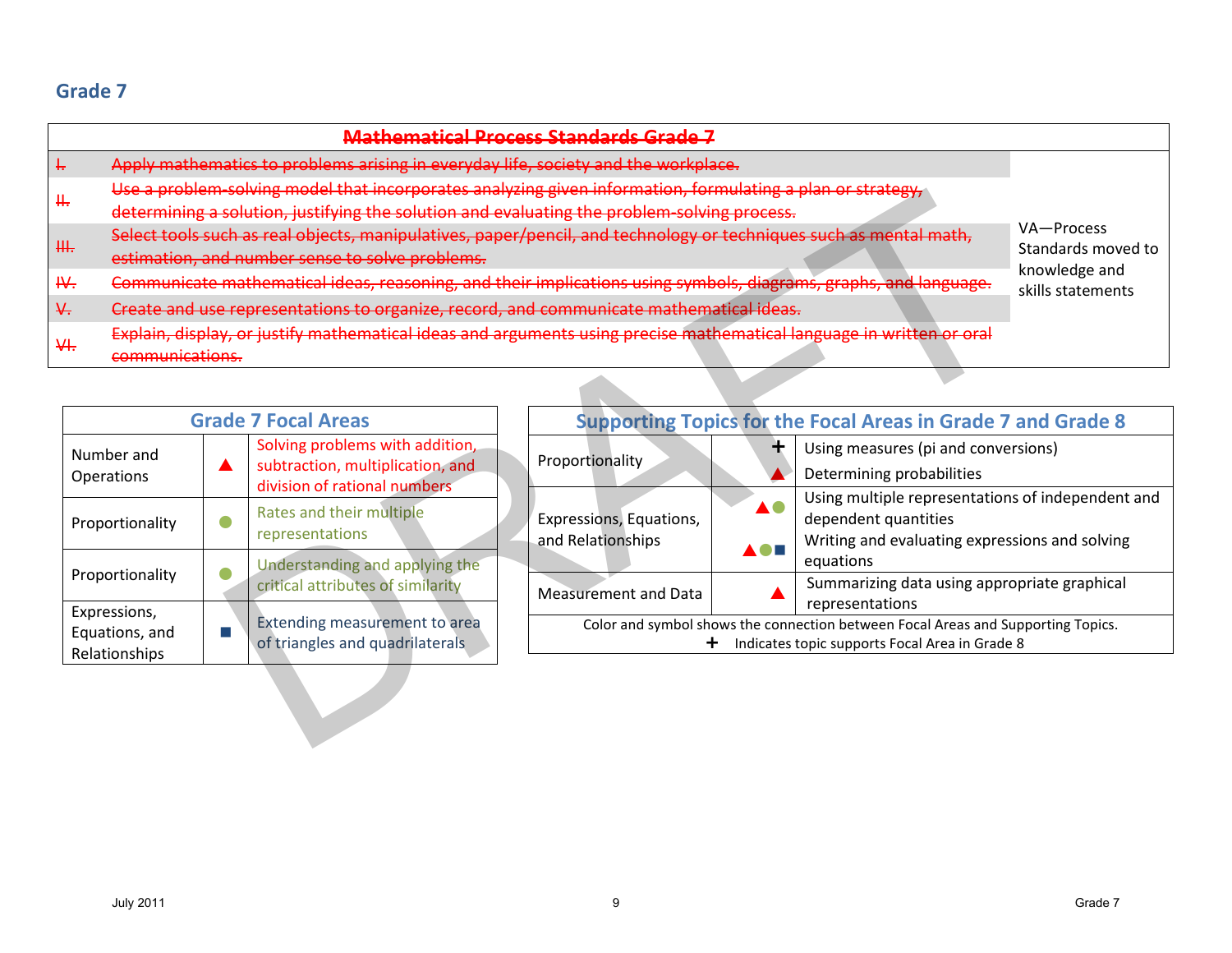### **Introduction**

The desire to achieve education excellence is the driving force behind the Texas Essential Knowledge and Skills for mathematics, guided by the College and Career Readiness Standards. By embedding statistics, probability, finance, and focusing on fluency and deep understandings, Texas will lead the way in mathematics education and prepare all Texas students for the challenges they will face in the 21st century.

The process standards are integrated at every grade level. When possible, students will apply mathematics to problems arising in everyday life, society and the workplace. Students will use a problem solving model that incorporates analyzing given information, formulating a plan or strategy, determining a solution, justifying the solution, evaluating the problem-solving problem process and reasonableness of the solution. They will select appropriate tools such as real objects, manipulatives, paper and pencil, and technology and techniques such as mental math, estimation, formulas, theorems, and number sense to solve problems efficiently. Effective communication of mathematical ideas, reasoning, and their implications using multiple representations, such as symbols, diagrams, graphs and language will be emphasized. They will use mathematical relationships to generate solutions and make connections and predictions. Students will analyze mathematical relationships to connect and communicate mathematical ideas. They will explain, display, or justify mathematical ideas and arguments using precise mathematical language in written or oral communications.

The primary focal points at Grade 7 are number operations; proportionality; expressions, equations and relationships; and measurement and data. Students use concepts, algorithms, and properties of rational numbers to explore mathematical relationships and to describe increasingly complex situations. Students use concepts of proportionality to explore, develop, and communicate mathematical relationships including number; geometry and measurement; and statistics and probability. Students use algebraic thinking to describe how a change in one quantity in a relationship results in a change in the other; and they connect verbal, numeric, graphic, and symbolic representations of relationships including equations and inequalities. Students use geometric properties and relationships, as well as spatial reasoning, to model and analyze situations and solve problems. Students communicate information about geometric figures or situations by quantifying attributes, generalize procedures from measurement experiences, and use the procedures to solve problems. Students use appropriate statistics, representations of data, and reasoning to draw conclusions, evaluate arguments, and make recommendations. While the use of all types of technology is important, the emphasis on algebra readiness skills necessitates the implementation of graphing technology. standars. By emnocing statstics, proadbiling, mance, and rocking on fluency and easy method and prepare all Texas students for the challenges they will face in the 21st century.<br>Save integrated at every grade level. When p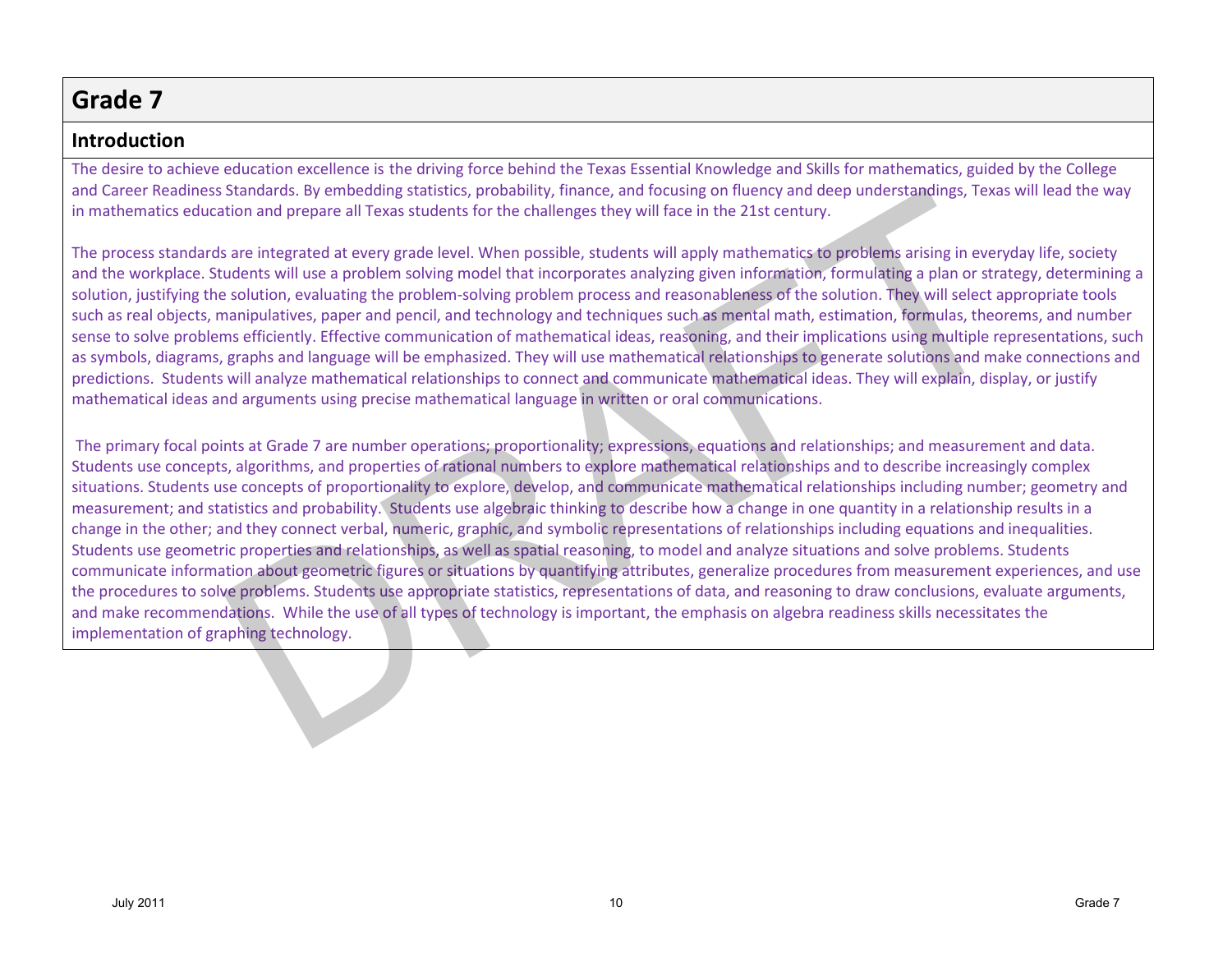| <b>Mathematical Process Standards</b>                                                                                                                                                                                                                       |                                                                     |
|-------------------------------------------------------------------------------------------------------------------------------------------------------------------------------------------------------------------------------------------------------------|---------------------------------------------------------------------|
| Knowledge and Skills Statement. The student uses mathematical processes to acquire and demonstrate<br>mathematical understanding. The student is expected to:                                                                                               |                                                                     |
| Apply mathematics to problems arising in everyday life, society and the workplace.                                                                                                                                                                          |                                                                     |
| Use a problem-solving model that incorporates analyzing given information, formulating a plan or strategy,<br>determining a solution, justifying the solution, and evaluating the problem-solving process as well as the<br>reasonableness of the solution. |                                                                     |
| Select tools, including such as-real objects, manipulatives, paper/pencil, and technology, as appropriate and or<br>techniques, including such as mental math, estimation, and number sense, as appropriate to solve problems.                              | VA-Process Standards moved<br>to knowledge and skills<br>statements |
| Communicate mathematical ideas, reasoning, and their implications using multiple representations including<br>such as symbols, diagrams, graphs, and language as appropriate.                                                                               |                                                                     |
| Create and use representations to organize, record, and communicate mathematical ideas.                                                                                                                                                                     |                                                                     |
| Analyze mathematical relationships to connect and communicate mathematical ideas.                                                                                                                                                                           |                                                                     |
| dDisplay, Eexplain, or justify mathematical ideas and arguments using precise mathematical language in<br>written or oral communications.                                                                                                                   |                                                                     |
|                                                                                                                                                                                                                                                             |                                                                     |
| <b>Number and Operations.</b>                                                                                                                                                                                                                               | <b>7N</b>                                                           |
| Knowledge and Skills Statement. The student applies mathematical process standards to represent and use rational numbers in a variety of<br>forms. The student is expected to:                                                                              |                                                                     |
| extend previous knowledge of sets, subsets, unions, and intersections using a visual representation, such as a<br>Venn diagram to describe relationships between sets of numbers.                                                                           | foundation for high school<br>vocabulary                            |
| Knowledge and Skills Statement. The student applies mathematical process standards to add, subtract, multiply and divide while solving<br>problems and justifying solutions. The student is expected to:                                                    |                                                                     |

|                                                                                                                                                                                                          | <b>Number and Operations.</b>                                                                                                                                                     | <b>7N</b>                                |  |  |  |
|----------------------------------------------------------------------------------------------------------------------------------------------------------------------------------------------------------|-----------------------------------------------------------------------------------------------------------------------------------------------------------------------------------|------------------------------------------|--|--|--|
|                                                                                                                                                                                                          | Knowledge and Skills Statement. The student applies mathematical process standards to represent and use rational numbers in a variety of<br>forms. The student is expected to:    |                                          |  |  |  |
|                                                                                                                                                                                                          | extend previous knowledge of sets, subsets, unions, and intersections using a visual representation, such as a<br>Venn diagram to describe relationships between sets of numbers. | foundation for high school<br>vocabulary |  |  |  |
| Knowledge and Skills Statement. The student applies mathematical process standards to add, subtract, multiply and divide while solving<br>problems and justifying solutions. The student is expected to: |                                                                                                                                                                                   |                                          |  |  |  |
| 7N01                                                                                                                                                                                                     | apply and extend previous understandings of operations to add, subtract, multiply, and divide rational<br>numbers.                                                                |                                          |  |  |  |
|                                                                                                                                                                                                          | add, subtract, multiply, and divide rational numbers fluently.                                                                                                                    | developmental readiness                  |  |  |  |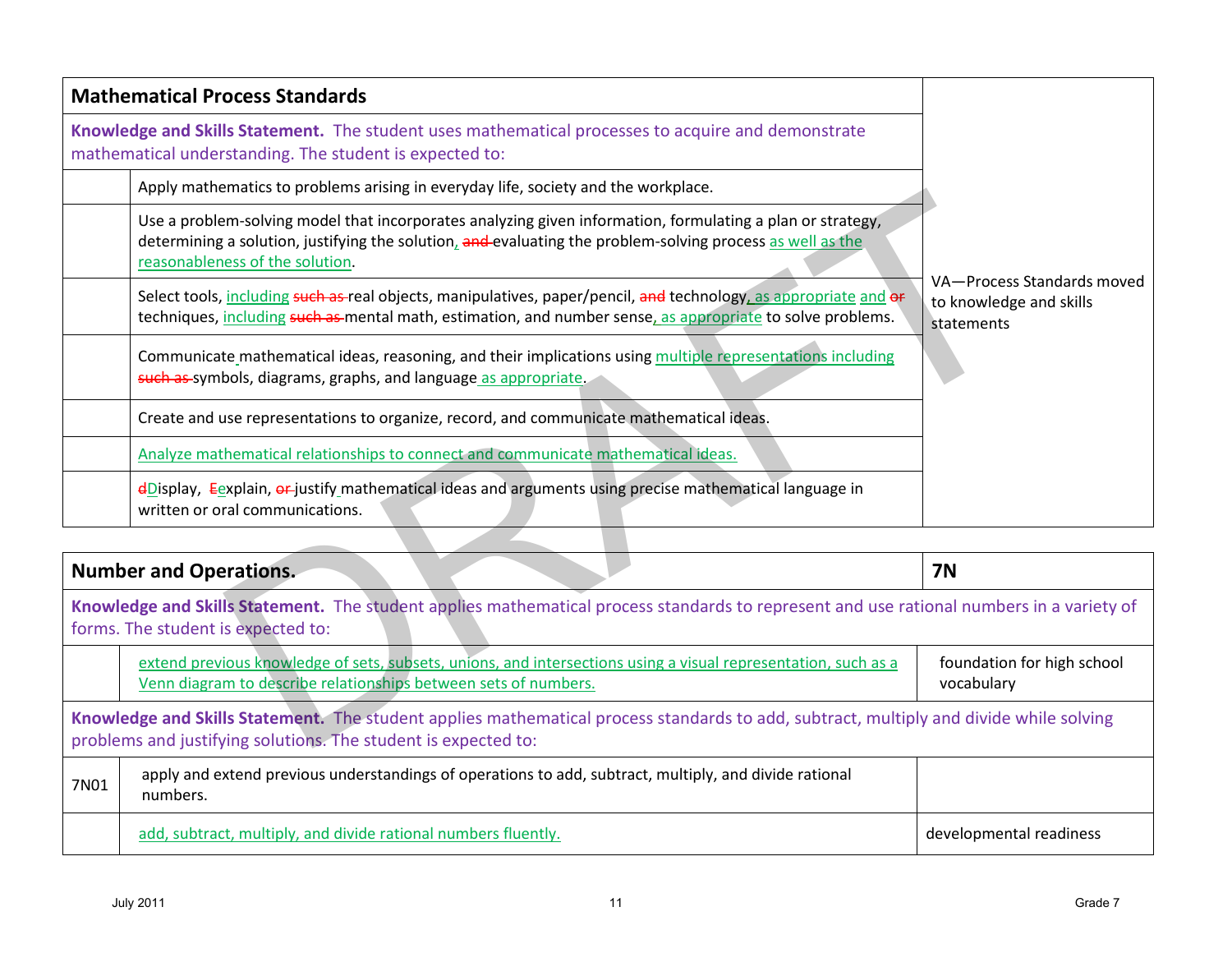| 7N02          | determine solutions to mathematical and real-world problems containing rational numbers.                                                                                                                                                                                                                                                       | 7N02                                              |  |  |  |
|---------------|------------------------------------------------------------------------------------------------------------------------------------------------------------------------------------------------------------------------------------------------------------------------------------------------------------------------------------------------|---------------------------------------------------|--|--|--|
|               | Proportionality.                                                                                                                                                                                                                                                                                                                               | <b>7P</b>                                         |  |  |  |
| <b>Number</b> |                                                                                                                                                                                                                                                                                                                                                |                                                   |  |  |  |
|               | Knowledge and Skills Statement. The student applies mathematical process standards to represent and solve problems involving<br>proportional relationships. The student is expected to:                                                                                                                                                        |                                                   |  |  |  |
| 7P01          | represent constant rates in mathematical and real-world problems given a pictorial, tabular, verbal, numeric,<br>graphical and $er$ algebraic representations, including d=rt.                                                                                                                                                                 |                                                   |  |  |  |
| 7P02          | calculate unit rates from rates in mathematical and real-world problems, including rates such as 1 % miles in<br>each % hour is the same as 6 miles in each 3 hours or 2 miles per hour.                                                                                                                                                       |                                                   |  |  |  |
| 7P03          | determine the constant of proportionality ( $k=y/x$ ) to identify the invariant rate within mathematical and real-<br>world problems.                                                                                                                                                                                                          |                                                   |  |  |  |
|               | determine solutions to real-world problems, finding the whole, given a part and the percent; finding the part,<br>given the whole and the percent; and finding the percent, given the part and the whole.                                                                                                                                      | extending foundation set up<br>in $6^{th}$ grade. |  |  |  |
| 7P04          | determine solutions to mathematical and real-world and mathematical problems involving ratios, rates, and<br>percents, including multi-step problems involving percent increase and percent decrease. Include financial<br>literacy problems such as tax, tip, discount, simple interest, and commission.                                      | <b>MV</b><br>SB 290                               |  |  |  |
| <b>7P08</b>   | convert-determine conversions between measurement systems in mathematical and real-world problems,<br>including the use of proportions and the use of unit rates.                                                                                                                                                                              | ER and clarity                                    |  |  |  |
|               | <b>Geometry and Measurement</b>                                                                                                                                                                                                                                                                                                                |                                                   |  |  |  |
|               | Knowledge and Skills Statement. The student applies mathematical process standards to use geometry to describe or solve problems<br>involving proportional relationships. The student is expected to:                                                                                                                                          |                                                   |  |  |  |
| <b>7P05</b>   | generalize the critical attributes of similarity, including ratios within and between similar figures which are<br>invariant and covariant relationships respectively. (If a, a' and b, b' are side lengths of two pairs of<br>corresponding sides, then $a/a' = b/b'$ and $a/b = a'/b'$ and $a/a' = b/b'$ . Also, corresponding Corresponding | clarity and consistency of<br>order               |  |  |  |
| <b>7P06</b>   | represent $\pi$ as the ratio of the circumference of a circle to its diameter and as the area of a circle to the<br>square of its radius.                                                                                                                                                                                                      | clarity                                           |  |  |  |
| <b>7P07</b>   | determine solutions to mathematical and real-world problems involving similar figures and/or scale drawings.                                                                                                                                                                                                                                   | formatting                                        |  |  |  |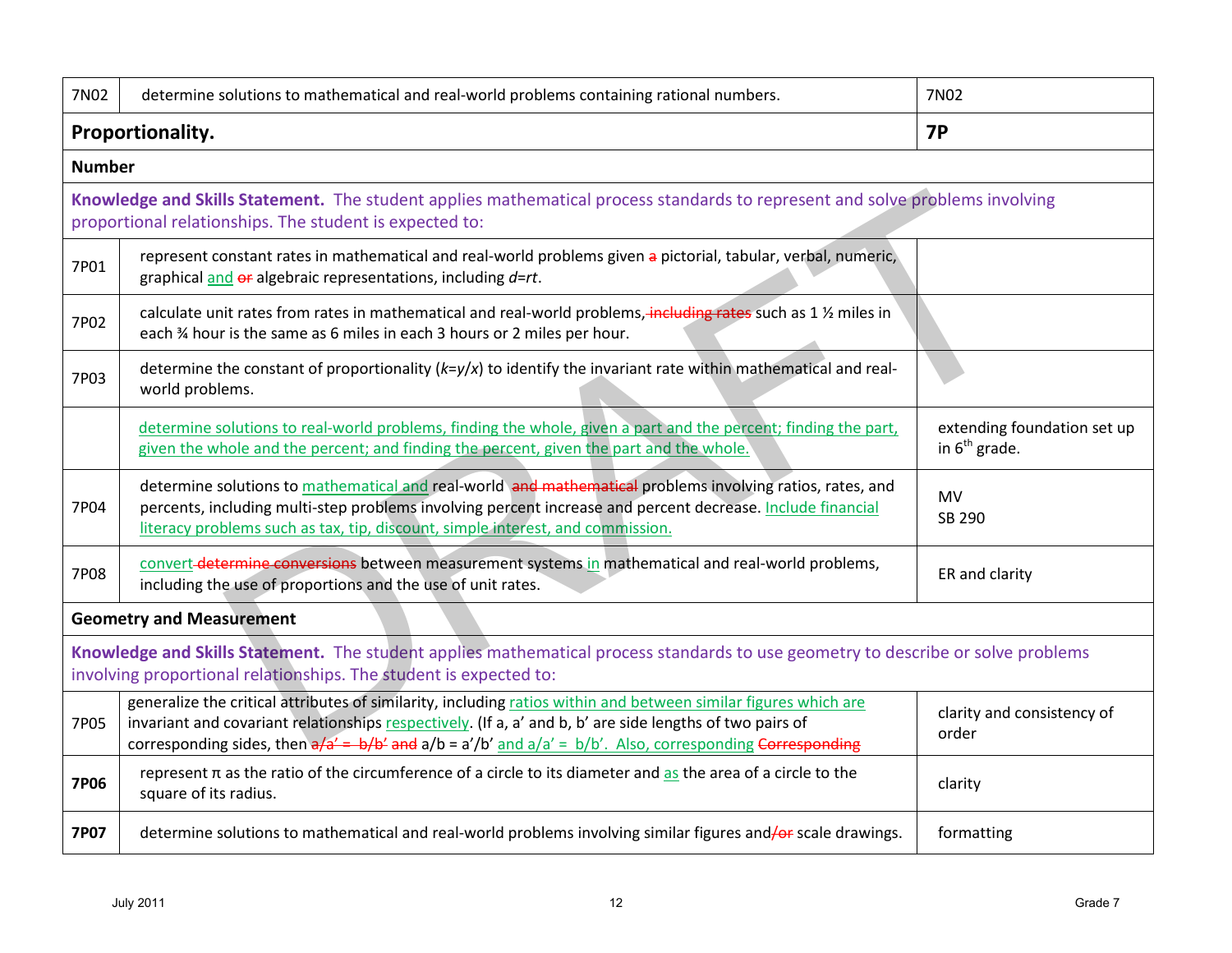|      | <b>Statistics and Probability</b>                                                                                                                                                                                                                                                                                                                                                                   |                                            |  |  |  |  |
|------|-----------------------------------------------------------------------------------------------------------------------------------------------------------------------------------------------------------------------------------------------------------------------------------------------------------------------------------------------------------------------------------------------------|--------------------------------------------|--|--|--|--|
|      | Knowledge and Skills Statement. The student applies mathematical process standards to develop concepts of probability for simple and<br>compound events. The student is expected to:                                                                                                                                                                                                                |                                            |  |  |  |  |
| 7P09 | represent sample spaces for simple and compound events using lists and tree diagrams.                                                                                                                                                                                                                                                                                                               |                                            |  |  |  |  |
|      | select and use different models to simulate simple and compound events with and without technology                                                                                                                                                                                                                                                                                                  | necessary for concept<br>development<br>ER |  |  |  |  |
|      | Knowledge and Skills Statement. The student applies mathematical process standards to make predictions and determine solutions for<br>simple and compound events. The student is expected to:                                                                                                                                                                                                       |                                            |  |  |  |  |
| 7P11 | make predictions and determine solutions using experimental data for simple and compound events in<br>determine solutions to mathematical and real-world problems involving experimental data for probabilistic<br>events and make predictions with this data.                                                                                                                                      | concept development<br>with clarity        |  |  |  |  |
|      | make predictions and determine solutions using theoretical probability for simple and compound events in<br>mathematical and real-world problems.                                                                                                                                                                                                                                                   | concept development with<br>clarity        |  |  |  |  |
|      | Knowledge and Skills Statement. The student applies mathematical process standards to find solutions in probability and statistics. The<br>student is expected to:                                                                                                                                                                                                                                  |                                            |  |  |  |  |
|      | find the probabilities of a simple event and its complement and describe the relationship between the two.                                                                                                                                                                                                                                                                                          | concept development<br><b>CCRS</b>         |  |  |  |  |
| 7P10 | use data from a random sample to determine solutions about a population in mathematical and real world<br>situations. determine solutions to mathematical and real-world problems involving random sampling with and<br>application to the full population.                                                                                                                                         | clarity and intent                         |  |  |  |  |
| 7P12 | determine solutions to mathematical and real-world problems using data represented in bar graphs, dot plots,<br>and circle graphs . , Include including part-to-whole and part-to-part comparisons and equivalents.                                                                                                                                                                                 |                                            |  |  |  |  |
| 7P13 | determine solutions to mathematical and real-world problems involving qualitative and quantitative<br>predictions and comparisons from simple experiments. Hnclude qualitative prediction and qualitative<br>comparison problems, in addition to quantitative prediction and quantitative comparison problems based on<br>the probabilities of simple events. $P(E)=0$ vs. $P(E)=1/2$ vs. $P(E)=1.$ | MV                                         |  |  |  |  |
| 7P14 | determine experimental and theoretical probabilities related to simple and compound events using data and<br>sample spaces.                                                                                                                                                                                                                                                                         |                                            |  |  |  |  |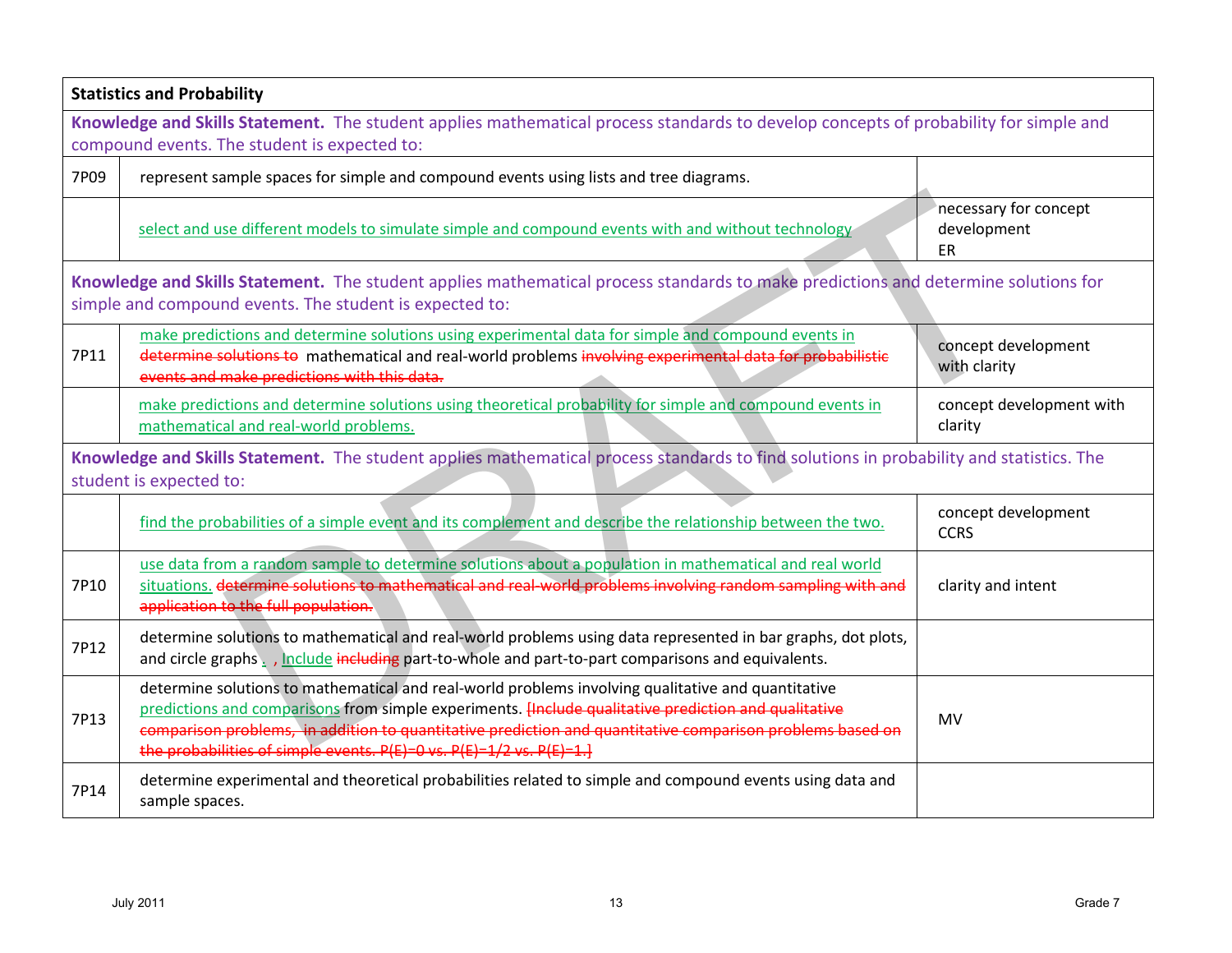| 7P15 | dotarmine colutions to mathematical and real world problems based on prodiction using probabilities of<br>aetermine solutions to matricmatical and real world problems based on prediction using probabilities or<br>simple events. | included in previous<br>expectation<br>r,<br>- 1 |
|------|-------------------------------------------------------------------------------------------------------------------------------------------------------------------------------------------------------------------------------------|--------------------------------------------------|
|------|-------------------------------------------------------------------------------------------------------------------------------------------------------------------------------------------------------------------------------------|--------------------------------------------------|

|      | <b>Expressions, Equations and Relationships.</b><br><b>7A</b>                                                                                                                                                                                                                  |                                                            |  |  |  |
|------|--------------------------------------------------------------------------------------------------------------------------------------------------------------------------------------------------------------------------------------------------------------------------------|------------------------------------------------------------|--|--|--|
|      | Apply and Extend Arithmetic to Expressions and Equations                                                                                                                                                                                                                       |                                                            |  |  |  |
|      | Knowledge and Skills Statement. The student applies mathematical process standards to represent linear relationships using multiple<br>representations. The student is expected to:                                                                                            |                                                            |  |  |  |
| 7A01 | represent linear relationships in mathematical and real-world problems using verbal descriptions, tables,<br>graphs, and equations that simplify to the form y=mx+b                                                                                                            | ER<br>clarity and insertion of<br>vocabulary.              |  |  |  |
|      | Apply and Extend Measurement to Geometric Formulas                                                                                                                                                                                                                             |                                                            |  |  |  |
|      | Knowledge and Skills Statement. The student applies mathematical process standards to develop geometric relationships with volume. The<br>student is expected to:                                                                                                              |                                                            |  |  |  |
| 7A02 | illustrate and explain the relationship between the volume of a rectangular prism and a rectangular pyramid<br>having both congruent bases and heights, such as-For example, the volume of a pyramid is 1/3 the volume of<br>the prism that has the same base area and height. | clarity and format                                         |  |  |  |
| 7A03 | illustrate and explain the relationship between the volume of a triangular prism and a triangular pyramid<br>having both congruent bases and heights.                                                                                                                          | clarity and format                                         |  |  |  |
|      | Knowledge and Skills Statement. The student applies mathematical process standards to solve geometric problems. The student is<br>expected to:                                                                                                                                 |                                                            |  |  |  |
| 7A04 | determine solutions to mathematical and real-world problems involving the volume of rectangular prisms,<br>triangular prisms, rectangular pyramids, and or triangular pyramids.                                                                                                | clarity and format                                         |  |  |  |
| 7A05 | determine the circumference and area of circles in mathematical and real-world problems.                                                                                                                                                                                       |                                                            |  |  |  |
| 7A06 | determine the area of composite figures containing any combination comprised of rectangles, squares,<br>parallelograms, rhombi, trapezoids, triangles, semi-circles and quarter-circles.                                                                                       | clarification and consistency<br>with reference chart      |  |  |  |
| 7G01 | solve mathematical and real-world problems involving the <i>lateral and total surface area of a rectangular</i><br>prism, rectangular pyramid, triangular prism, and or triangular pyramid by determining the area of the figure's<br>net.                                     | vertical alignment<br>moved to cluster similar<br>concepts |  |  |  |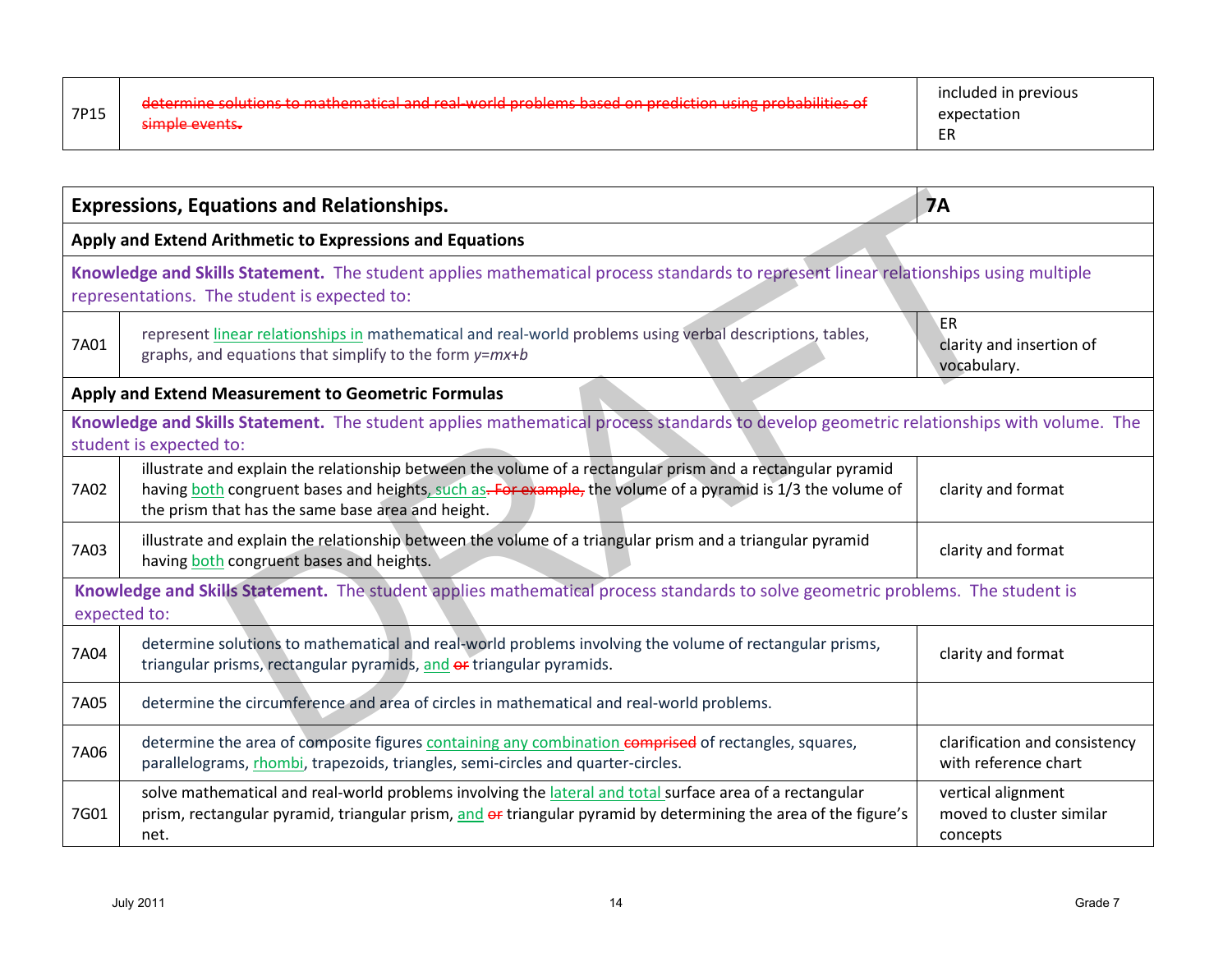|             | <b>Represent and Solve Equations and Inequalities</b>                                                                                                                                           |                                                                         |  |  |  |
|-------------|-------------------------------------------------------------------------------------------------------------------------------------------------------------------------------------------------|-------------------------------------------------------------------------|--|--|--|
|             | Knowledge and Skills Statement. The student applies mathematical process standards to use one-variable equations and inequalities to<br>represent situations. The student is expected to:       |                                                                         |  |  |  |
| <b>7A07</b> | write a one-variable, two-step equations (two-step) equation and or-inequalities inequality to represent<br>constraints or conditions within a mathematical and or real-world problems problem. | clarity and formatting<br>ensure both are addressed                     |  |  |  |
| <b>7A08</b> | represent the solutions for a one-variable, two-step (two-step) equations and inequalities inequality on a<br>number lines line.                                                                | clarity<br>ensure both are addressed                                    |  |  |  |
| 7A09        | write a corresponding real-world problems problem given a one-variable, two-step (two-step) equations<br>equation and or inequalities inequality.                                               | clarity<br>ensure both are addressed                                    |  |  |  |
|             | Knowledge and Skills Statement. The student applies mathematical process standards to solve one-variable equations and inequalities. The<br>student is expected to:                             |                                                                         |  |  |  |
| <b>7A10</b> | solve one-variable, two-step (two-step) equations and inequalities that represent mathematical and real-<br>world problems.                                                                     | consistency<br>ensure both are addressed                                |  |  |  |
| 7A11        | determine if the given value(s) that make(s) a one-variable, two-step (two-step) equations equation and or<br>inequalities inequality true.                                                     | consistency<br>ensure both are addressed                                |  |  |  |
|             | write and solve equations using geometry concepts, including sum of the angles in a triangle and angle<br>relationships when parallel lines are cut by a transversal.                           | It appears that these<br>concepts have been<br>overlooked.<br><b>MV</b> |  |  |  |
|             |                                                                                                                                                                                                 |                                                                         |  |  |  |
|             | <b>Two-Dimensional and Three-Dimensional Figures.</b>                                                                                                                                           | 76                                                                      |  |  |  |
|             | <b>Measurement and Data.</b>                                                                                                                                                                    | <b>7M</b>                                                               |  |  |  |
|             | Knowledge and Skills Statement. The student applies mathematical process standards to use statistical representations to analyze data. The<br>student is expected to:                           |                                                                         |  |  |  |
|             | compare two groups of numeric data using comparative dot plots (in the case of an equal number of                                                                                               |                                                                         |  |  |  |

| <b>Two-Dimensional and Three-Dimensional Figures.</b>                                                                                      |                                                                                                                                                                                                                                                                 | 76                          |  |
|--------------------------------------------------------------------------------------------------------------------------------------------|-----------------------------------------------------------------------------------------------------------------------------------------------------------------------------------------------------------------------------------------------------------------|-----------------------------|--|
|                                                                                                                                            | <b>Measurement and Data.</b>                                                                                                                                                                                                                                    | <b>7M</b>                   |  |
| Knowledge and Skills Statement. The student applies mathematical process standards to use statistical representations to analyze data. The |                                                                                                                                                                                                                                                                 |                             |  |
| student is expected to:                                                                                                                    |                                                                                                                                                                                                                                                                 |                             |  |
| 7M01                                                                                                                                       | compare two groups of numeric data using comparative dot plots (in the case of an equal number of<br>data points in each group) or boxplots (in the case of an unequal number of data points in each<br>group) by comparing their shapes, centers, and spreads. | MV- no need to restrict use |  |
| 7M02                                                                                                                                       | use data from a random sample to make informal inferences about a population.                                                                                                                                                                                   |                             |  |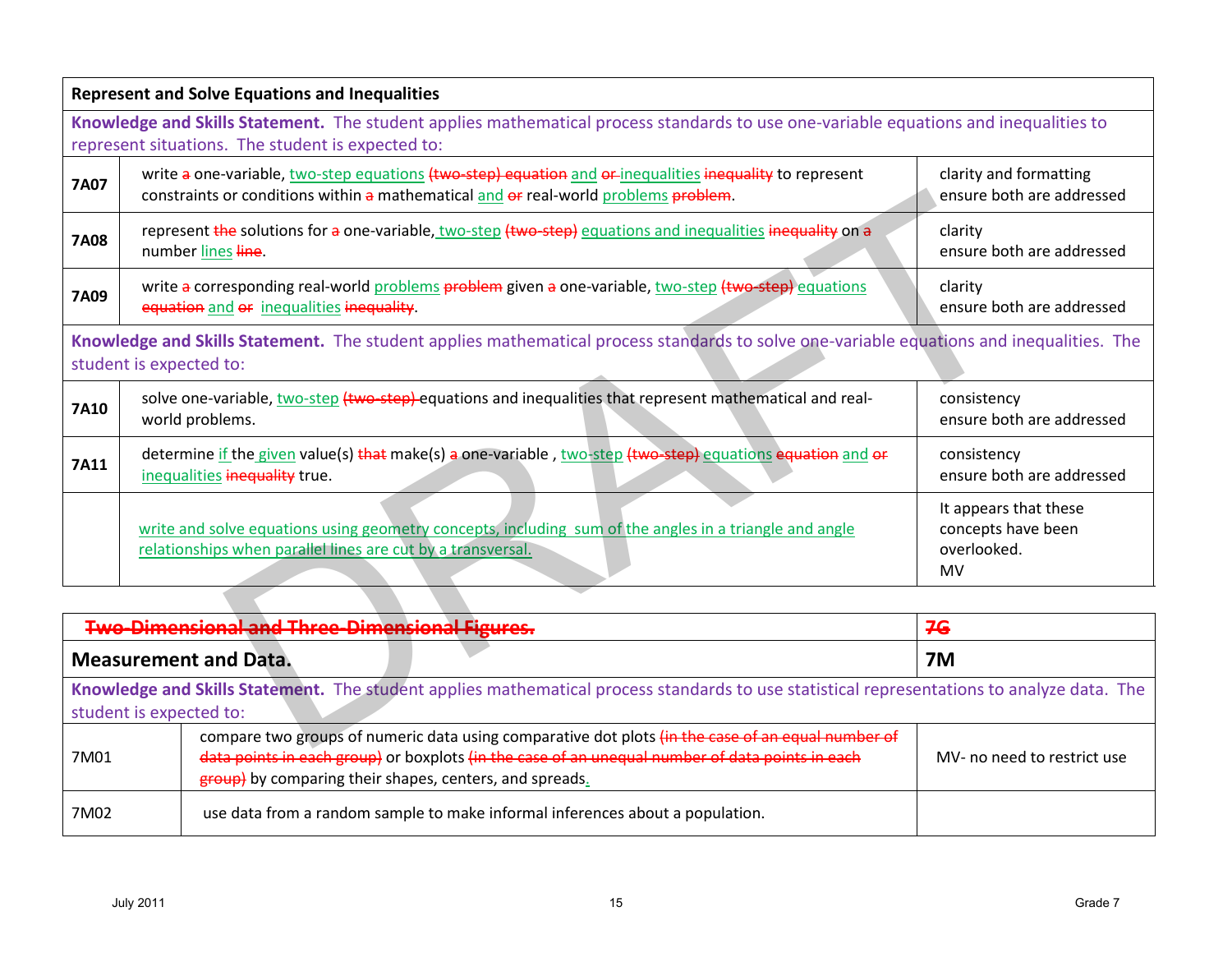| 7M03 | compare two populations based on data in random samples from these populations, including<br>informal comparative inferences about differences between the two populations. |  |
|------|-----------------------------------------------------------------------------------------------------------------------------------------------------------------------------|--|
|      |                                                                                                                                                                             |  |

ORAFT 1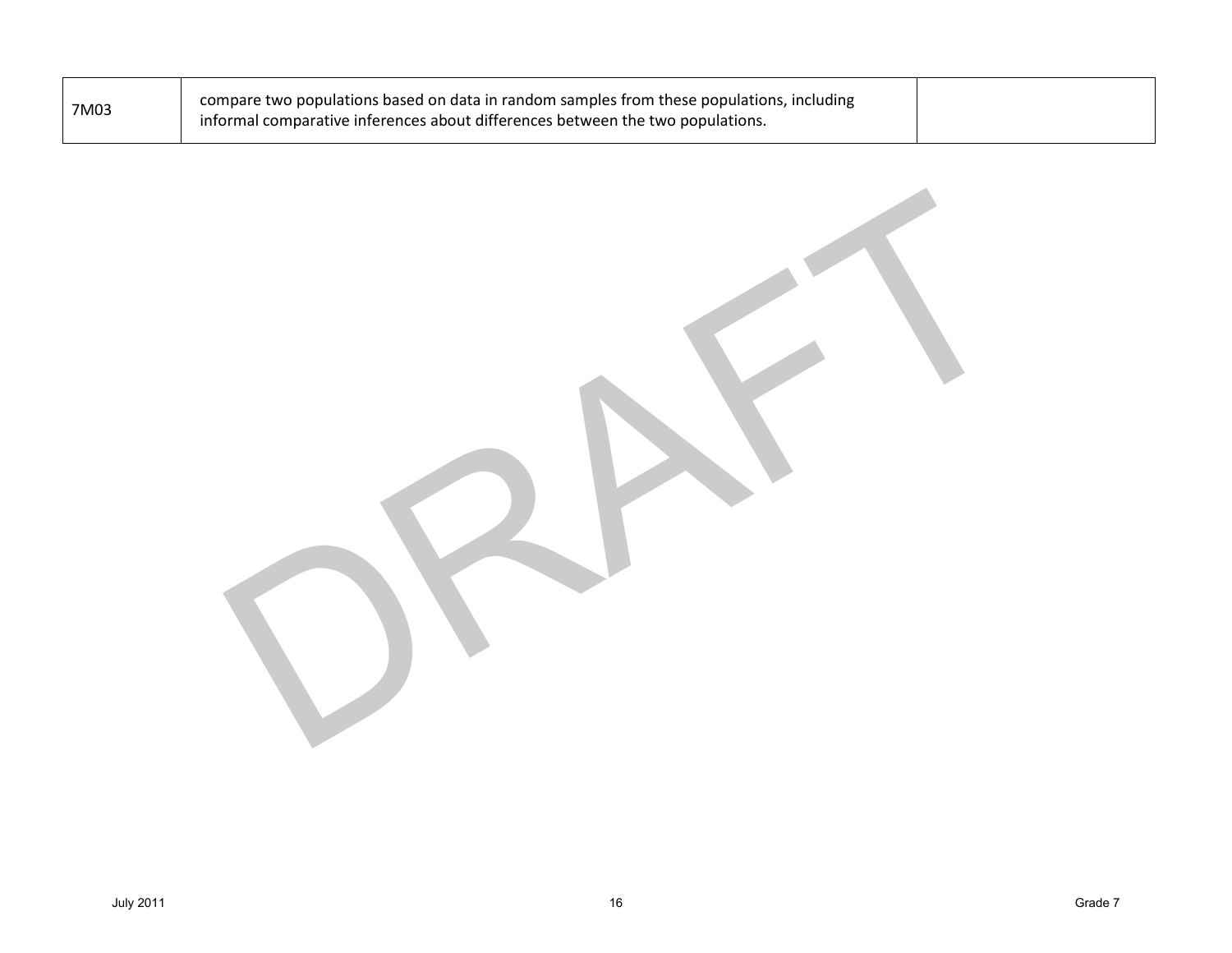|              | Mathematical Process Standards Grade 8                                                                |                               |
|--------------|-------------------------------------------------------------------------------------------------------|-------------------------------|
|              | Apply mathematics to problems arising in everyday life, society and the workplace.                    |                               |
| ╫            | Use a problem solving model that incorporates analyzing given information, formulating a plan or      | VA-Process<br>Standards moved |
|              | strategy, determining a solution, justifying the solution and evaluating the problem solving process. |                               |
| ₩.           | Select tools such as real objects, manipulatives, paper/pencil, and technology or techniques such as  |                               |
|              | mental math, estimation, and number sense to solve problems.                                          |                               |
| $\mathsf{H}$ | Communicate mathematical ideas, reasoning, and their implications using symbols, diagrams, graphs,    | to knowledge and              |
|              | and language.                                                                                         | skills statements             |
| ₩            | Create and use representations to organize, record, and communicate mathematical ideas.               |                               |
| ₩.           | Explain, display, or justify mathematical ideas and arguments using precise mathematical language in  |                               |
|              | written or oral communications.                                                                       |                               |

| <b>Grade 8 Focal Areas</b>                      |  |                                                                       |  |
|-------------------------------------------------|--|-----------------------------------------------------------------------|--|
| Proportionality                                 |  | Understanding and applying rate<br>of change and slope                |  |
| Proportionality                                 |  | <b>Understanding and applying</b><br>foundations for linear functions |  |
| Expressions,<br>Equations, and<br>Relationships |  | Writing and solving equations                                         |  |

| nining a solution, justifying the solution and evaluating the problem solving process. |                                                                                        |                    |                                                                                                                                      |  |
|----------------------------------------------------------------------------------------|----------------------------------------------------------------------------------------|--------------------|--------------------------------------------------------------------------------------------------------------------------------------|--|
| h as real objects, manipulatives, paper/pencil, and technology or techniques such as   | VA-Process                                                                             |                    |                                                                                                                                      |  |
| stimation, and number sense to solve problems.                                         | Standards moved                                                                        |                    |                                                                                                                                      |  |
|                                                                                        | nathematical ideas, reasoning, and their implications using symbols, diagrams, graphs, |                    |                                                                                                                                      |  |
| representations to organize, record, and communicate mathematical ideas.               |                                                                                        |                    |                                                                                                                                      |  |
| or justify mathematical ideas and arguments using precise mathematical language in     |                                                                                        |                    |                                                                                                                                      |  |
| <del>:ommunications.</del>                                                             |                                                                                        |                    |                                                                                                                                      |  |
|                                                                                        |                                                                                        |                    |                                                                                                                                      |  |
| de 8 Focal Areas                                                                       |                                                                                        |                    | <b>Supporting Topics for the Focal Areas in Grade 8 and Algebra I</b>                                                                |  |
| Understanding and applying rate                                                        |                                                                                        |                    | Using irrational numbers                                                                                                             |  |
| of change and slope                                                                    | <b>Number and Operation</b>                                                            |                    | Using scientific notation                                                                                                            |  |
| Understanding and applying<br>foundations for linear functions                         | Proportionality                                                                        |                    | Representing similarity and dilations on a coordinate                                                                                |  |
|                                                                                        |                                                                                        |                    | plane                                                                                                                                |  |
| Writing and solving equations                                                          |                                                                                        | $\blacktriangle$ 0 | Determining linear association within data                                                                                           |  |
|                                                                                        | <b>Foundations for Functions</b>                                                       |                    | Using multiple representations of linear functions<br>$(y= kx$ and $y=mx+b)$                                                         |  |
|                                                                                        |                                                                                        |                    | Using integer exponents                                                                                                              |  |
|                                                                                        | Expressions, Equations, and<br>Relationships                                           |                    | Extending measurement to volumes of pyramids,<br>cylinders, cones and spheres                                                        |  |
|                                                                                        |                                                                                        |                    | Understanding and applying Pythagorean theorem                                                                                       |  |
|                                                                                        | Two-Dimensional and<br><b>Three-Dimensional Figures</b>                                |                    | Understanding and representing transformations                                                                                       |  |
|                                                                                        |                                                                                        |                    | Identifying trends in data to determining deviations                                                                                 |  |
|                                                                                        | <b>Measurement and Data</b>                                                            |                    | in data                                                                                                                              |  |
|                                                                                        |                                                                                        |                    | Identifying trends in data to determine sample to                                                                                    |  |
|                                                                                        |                                                                                        |                    | sample variation                                                                                                                     |  |
|                                                                                        | t.                                                                                     |                    | Color and symbol shows the connection between Focal Areas and Supporting Topics.<br>Indicates topic supports Focal Area in Algebra I |  |
|                                                                                        |                                                                                        |                    |                                                                                                                                      |  |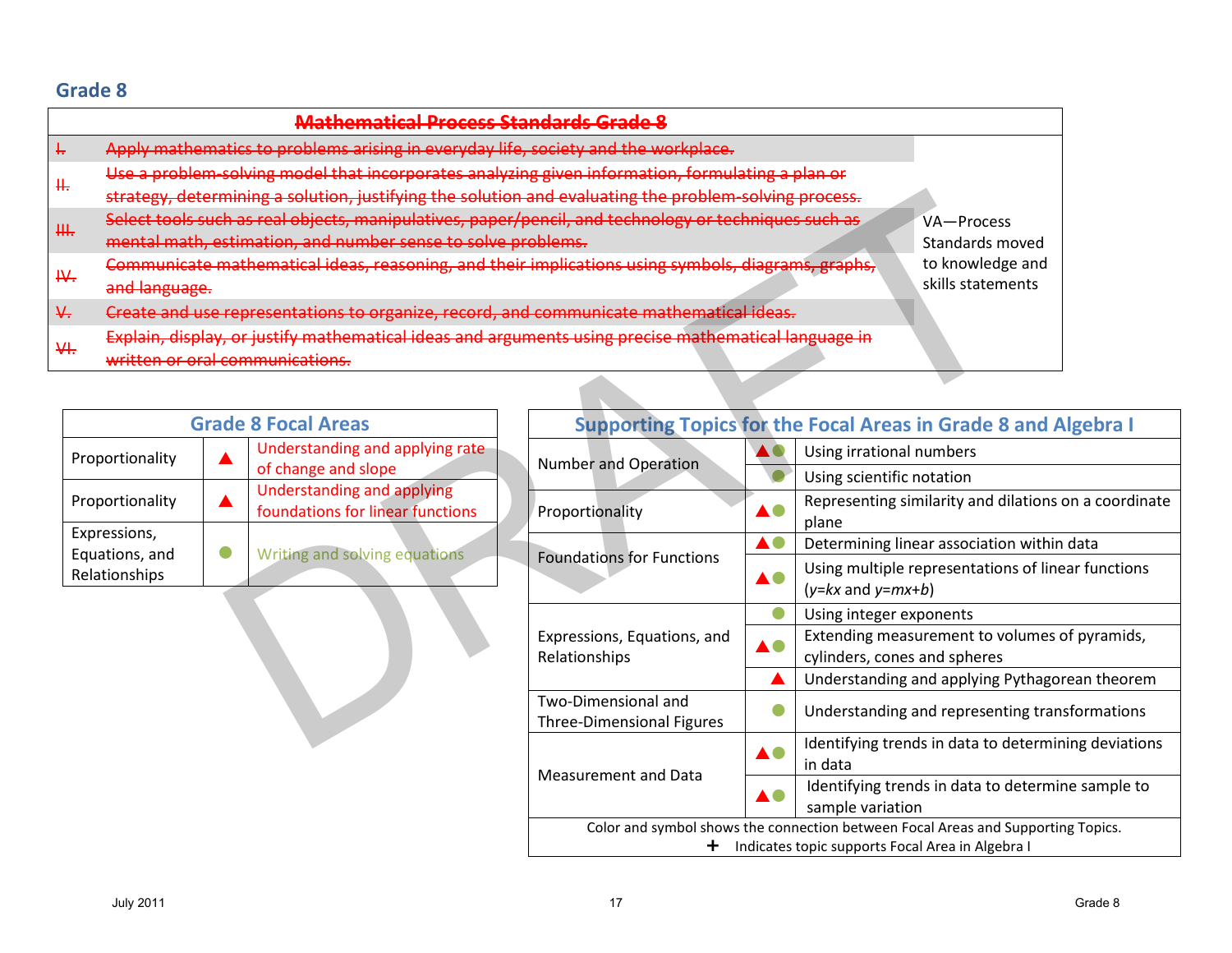## **Introduction**

The desire to achieve academic education excellence is the driving force behind the Texas Essential Knowledge and Skills for mathematics, guided by the College and Career Readiness Standards. By including embedding statistics, probability, and personal finance, as well as, and-focusing on building fluency and deep understandings of mathematical concepts, Texas will lead the way in mathematics education and prepare all Texas students for the challenges they will face in the 21st century.

The process standards are integrated at every grade level. When possible, students will apply mathematics to problems arising in everyday life, society and the workplace. Students will use a problem solving model that incorporates analyzing given information, formulating a plan or strategy, determining a solution, justifying the solution, evaluating the problem-solving **problem** process and reasonableness of the solution. They will select appropriate tools such as real objects, manipulatives, paper and pencil, and technology and techniques such as mental math, estimation, formulas, theorems, and number sense to solve problems efficiently. Effective communication of mathematical ideas, reasoning, and their implications using multiple representations, such as symbols, diagrams, graphs and language will be emphasized. They will use mathematical relationships to generate solutions and make connections and predictions. Students will analyze mathematical relationships to connect and communicate mathematical ideas. They will explain, display, or justify mathematical ideas and arguments using precise mathematical language in written or oral communications.

The primary focal points at Grade 8 are proportionality; expressions, equations, relationships and foundations of functions; and measurement and data. Students use concepts, algorithms, and properties of real numbers to explore mathematical relationships and to describe increasingly complex situations. Students use concepts of proportionality to explore, develop, and communicate mathematical relationships. Students use algebraic thinking to describe how a change in one quantity in a relationship results in a change in the other; and they connect verbal, numeric, graphic, and symbolic representations of relationships including equations and inequalities. Students begin to develop an understanding of functional relationships. Students use geometric properties and relationships, as well as spatial reasoning, to model and analyze situations and solve problems. Students communicate information about geometric figures or situations by quantifying attributes, generalize procedures from measurement experiences, and use the procedures to solve problems. Students use appropriate statistics, representations of data, and reasoning to draw conclusions, evaluate arguments, and make recommendations. While the use of all types of technology is important, the emphasis on algebra readiness skills necessitates the implementation of graphing technology. academic education excellence is the driving force behind the Texas Essential Knowledge and Skills for mathematical<br>angles of mathematical concepts, Texas will lead the way in mathematics education and prepare all Texas st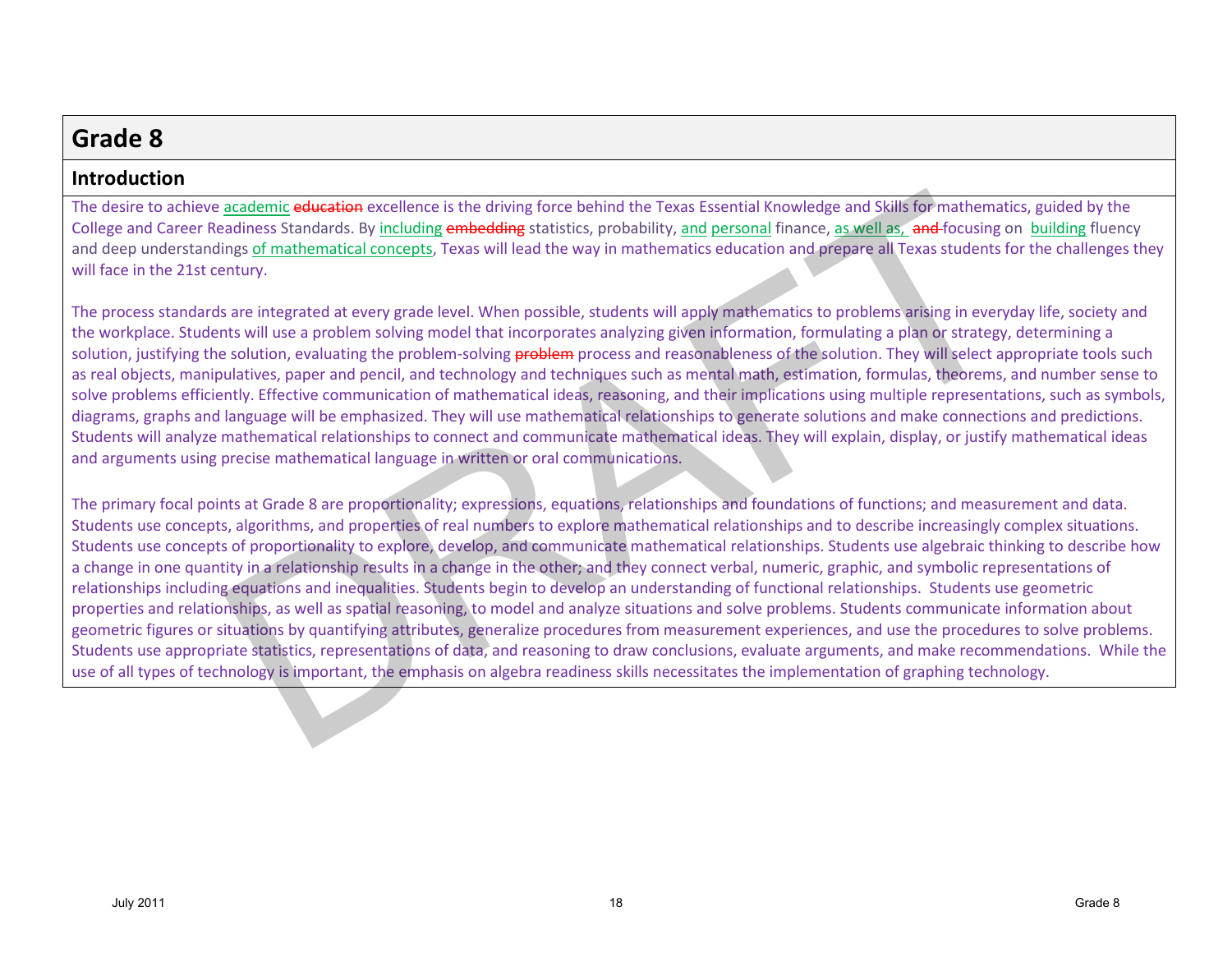|             | <b>Mathematical Process Standards</b>                                                                                                                                                                                                                                                                    |                                                                  |
|-------------|----------------------------------------------------------------------------------------------------------------------------------------------------------------------------------------------------------------------------------------------------------------------------------------------------------|------------------------------------------------------------------|
|             | Knowledge and Skills Statement. The student uses mathematical processes to acquire and demonstrate<br>mathematical understanding. The student is expected to:                                                                                                                                            |                                                                  |
|             | Apply mathematics to problems arising in everyday life, society and the workplace.                                                                                                                                                                                                                       |                                                                  |
|             | Use a problem-solving model that incorporates analyzing given information, formulating a plan or strategy,<br>determining a solution, justifying the solution, and evaluating the problem-solving process as well as the<br>reasonableness of the solution.                                              |                                                                  |
|             | Select tools, including such as-real objects, manipulatives, paper/pencil, and technology, as appropriate and or<br>techniques, including such as mental math, estimation, and number sense, as appropriate to solve problems.                                                                           | VA-Process Standards moved to<br>knowledge and skills statements |
|             | Communicate mathematical ideas, reasoning, and their implications using multiple representations including<br>such as symbols, diagrams, graphs, and language as appropriate.                                                                                                                            |                                                                  |
|             | Create and use representations to organize, record, and communicate mathematical ideas.                                                                                                                                                                                                                  |                                                                  |
|             | Analyze mathematical relationships to connect and communicate mathematical ideas.                                                                                                                                                                                                                        |                                                                  |
|             | $\triangle$ Display, Eexplain, $\triangle$ -justify mathematical ideas and arguments using precise mathematical language in<br>written or oral communications.                                                                                                                                           |                                                                  |
|             |                                                                                                                                                                                                                                                                                                          |                                                                  |
|             | <b>Number and Operation.</b>                                                                                                                                                                                                                                                                             | <b>8N</b>                                                        |
|             | Knowledge and Skills Statement. The student applies mathematical process standards to represent and use real numbers in a variety of forms.<br>The student is expected to:                                                                                                                               |                                                                  |
| 8N01        | illustrate a the rational approximation of an irrational number and locate that the rational number<br>approximation on a number line. Include $\pi$ , Numbers include-square roots of numbers less than 225, and<br>cube roots for numbers less than 125 225 with a whole number cube root, and $\pi$ . | ER - Clarity                                                     |
| 8N02        | convert between base 10 notation and scientific notation.                                                                                                                                                                                                                                                |                                                                  |
| <b>8N03</b> | extend previous understandings of number line to include ordering real rational and irrational numbers.                                                                                                                                                                                                  | Clarity                                                          |

|                                                                                                                                                                            | <b>Number and Operation.</b>                                                                                                                                                                                                                                                                                            | <b>8N</b>    |  |
|----------------------------------------------------------------------------------------------------------------------------------------------------------------------------|-------------------------------------------------------------------------------------------------------------------------------------------------------------------------------------------------------------------------------------------------------------------------------------------------------------------------|--------------|--|
| Knowledge and Skills Statement. The student applies mathematical process standards to represent and use real numbers in a variety of forms.<br>The student is expected to: |                                                                                                                                                                                                                                                                                                                         |              |  |
| 8N01                                                                                                                                                                       | illustrate a the rational approximation of an irrational number and locate that the rational number<br>approximation on a number line. Include $\pi$ , Numbers include-square roots of numbers less than 225, and<br>cube roots for numbers less than $125$ $\overline{225}$ with a whole number cube root, and $\pi$ . | ER - Clarity |  |
| 8N02                                                                                                                                                                       | convert between base 10 notation and scientific notation.                                                                                                                                                                                                                                                               |              |  |
| 8N03                                                                                                                                                                       | extend previous understandings of number line to include ordering real rational and irrational numbers.                                                                                                                                                                                                                 | Clarity      |  |
| 8N04                                                                                                                                                                       | order a set of real rational and irrational numbers arising from mathematical and or real-world contexts.                                                                                                                                                                                                               | Clarity      |  |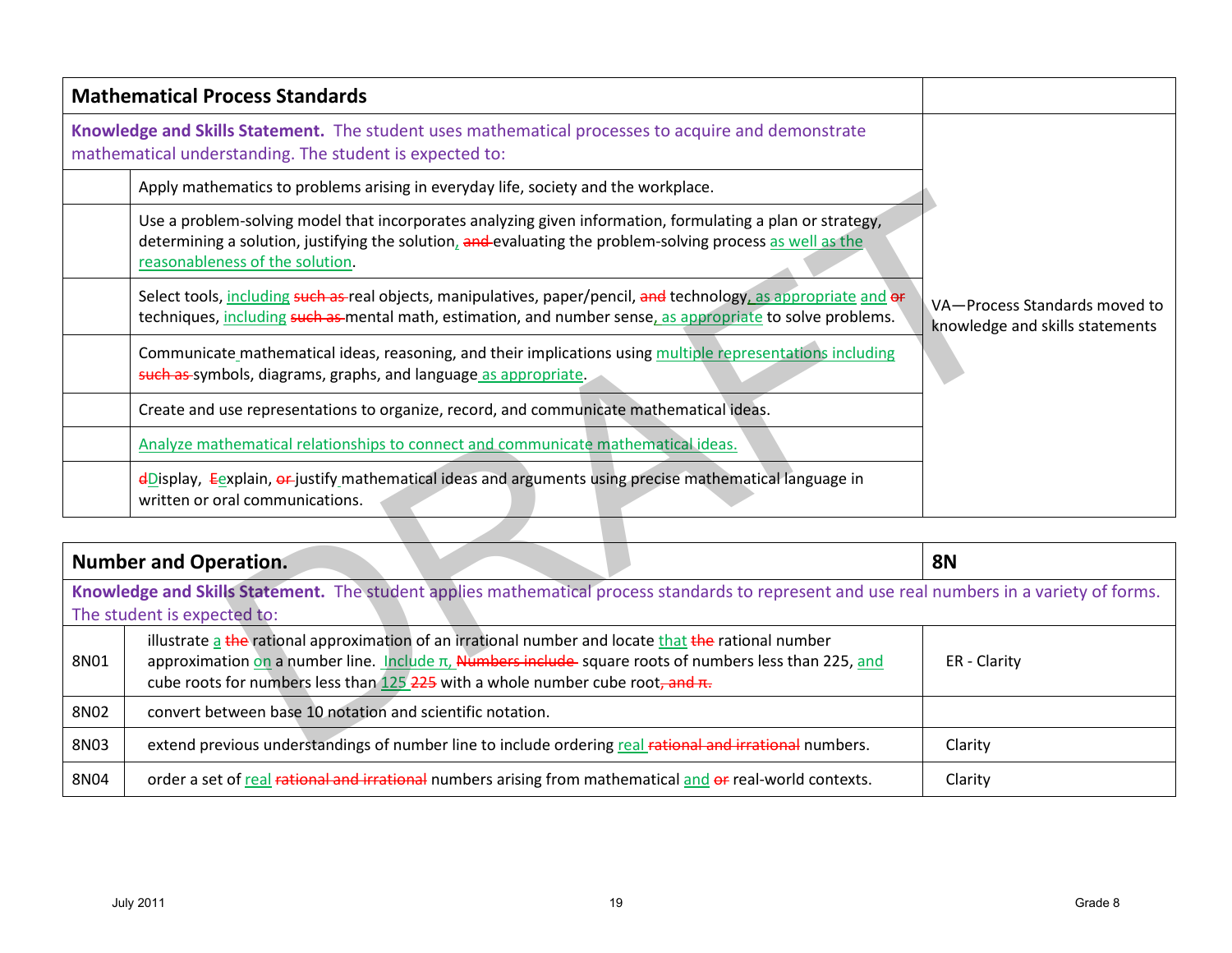| 8N05 | approximate multiplicative comparisons of between two numbers expressed in scientific notations based on<br>real-world problems, such as (The average distance from the earth to the moon is 3.84 x 105 km. The average<br>distance from the earth to Mars is 2.28 x 108 km. How finding how many times greater is the distance from<br>the earth to Mars is than the distance from the earth to the moon?} | MV - Clarity, formatting                                                  |
|------|-------------------------------------------------------------------------------------------------------------------------------------------------------------------------------------------------------------------------------------------------------------------------------------------------------------------------------------------------------------------------------------------------------------|---------------------------------------------------------------------------|
| 8A01 | apply the properties of integer exponents to generate equivalent numerical expressions.                                                                                                                                                                                                                                                                                                                     | Moved from Expressions and<br>equations<br>Flows with scientific notation |

| 8A01             | apply the properties of integer exponents to generate equivalent numerical expressions.                                                                                                                                                                                                                                                                                                                             | equations                                 |
|------------------|---------------------------------------------------------------------------------------------------------------------------------------------------------------------------------------------------------------------------------------------------------------------------------------------------------------------------------------------------------------------------------------------------------------------|-------------------------------------------|
|                  |                                                                                                                                                                                                                                                                                                                                                                                                                     | Flows with scientific notation            |
|                  |                                                                                                                                                                                                                                                                                                                                                                                                                     |                                           |
|                  | Proportionality.                                                                                                                                                                                                                                                                                                                                                                                                    | 8P                                        |
| <b>Dilations</b> |                                                                                                                                                                                                                                                                                                                                                                                                                     |                                           |
|                  | Knowledge and Skills Statement. The student applies mathematical process standards to use proportional relationships to describe dilations.                                                                                                                                                                                                                                                                         |                                           |
| 8P01             | generalize that the ratio of the distance between any two points of a geometric figure G and the distance<br>between two corresponding points of its dilation, D(G) are the same for all pairs of distinct points in G and<br>that if two line segments AB and CD are given in G, then the ratio of the length of AB to the length of CD is<br>equal to the ratio of the length of their dilations D(AB) and D(CD). | clarity<br>ER                             |
| <b>8P02</b>      | explain the similarities and differences between a given figure and its dilation(s) on a coordinate plane.                                                                                                                                                                                                                                                                                                          |                                           |
| <b>8P03</b>      | use an algebraic representation to explain the effect of a given positive rational scale factor factors applied<br>to two-dimensional figures on a coordinate plane with the origin as the center of dilation, using an algebraic<br>representation such as [For example, when a scale factor of 0.5 is applied to a graphed figure, the<br>transformation can be described with $(x,y) \rightarrow (0.5x, 0.5y)$ . | ER                                        |
| Slope            |                                                                                                                                                                                                                                                                                                                                                                                                                     |                                           |
|                  | Knowledge and Skills Statement. The student applies mathematical process standards to explain proportional and non-proportional<br>relationships involving slope. The student is expected to:                                                                                                                                                                                                                       |                                           |
| 8P04             | use explain using similar right triangles to explain why the slope, m, given as the rate comparing the change<br>in y-values to <i>divided by</i> the change in x-values, $(y_2-y_1)/(x_2-x_1)$ , is the same for any two points $(x_1, y_1)$ and $(x_2, y_2)$<br>$y_2$ ) on the same line.                                                                                                                         | clarity<br>connecting rate to slope<br>ER |
| 8P05             | graph proportional relationships, interpreting the unit rate as the slope of the line modeling the relationship.                                                                                                                                                                                                                                                                                                    |                                           |
| 8P14             | determine the slope (rate of change) and the y-intercept (initial value) of the data in a table and or graph that<br>models a given context.                                                                                                                                                                                                                                                                        |                                           |
|                  | <b>Foundations for Functions</b>                                                                                                                                                                                                                                                                                                                                                                                    |                                           |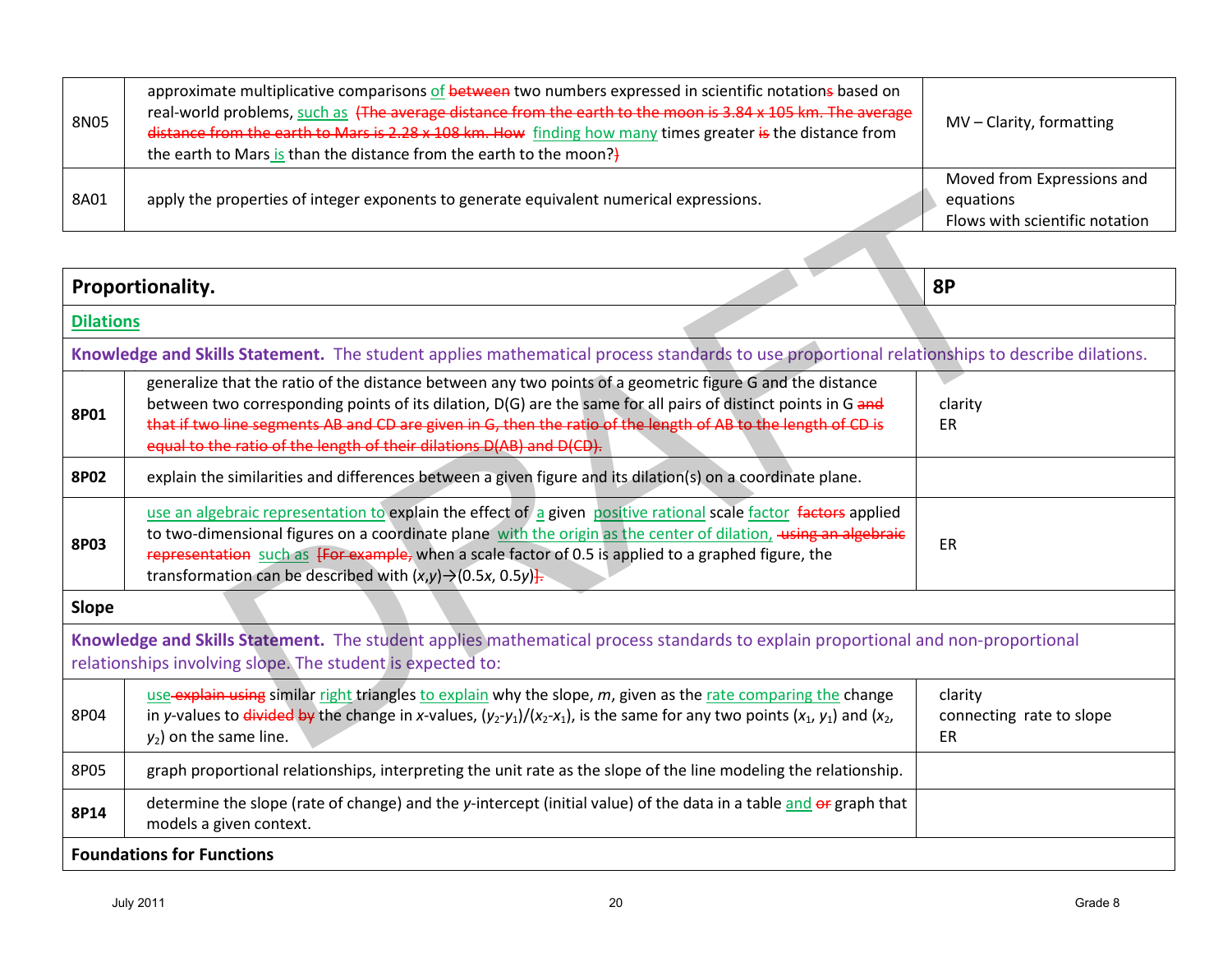|      | Knowledge and Skills Statement. The student applies mathematical process standards to use proportional and non-proportional relationships<br>to develop foundational concepts of functions. The student is expected to:                                                                    |                                                   |
|------|--------------------------------------------------------------------------------------------------------------------------------------------------------------------------------------------------------------------------------------------------------------------------------------------|---------------------------------------------------|
| 8P06 | represent key aspects of proportional situations and direct variation with tables, graphs, and equations<br>$(y=kx)$ .                                                                                                                                                                     |                                                   |
| 8P07 | represent key aspects of linear non-proportional situations with tables, graphs, and equations $(y=mx+b,b\neq 0)$ .                                                                                                                                                                        |                                                   |
| 8P08 | contrast bivariate sets of data that suggest a linear association with bivariate sets of data that do not suggest<br>a linear association.                                                                                                                                                 |                                                   |
| 8P09 | draw a trend graph a straight line that approximates the relationship between bivariate sets of data that<br>suggest a linear association.                                                                                                                                                 | clarity and vocabulary                            |
| 8P10 | determine solutions to mathematical and real-world and real-world problems involving direct variation.                                                                                                                                                                                     |                                                   |
| 8P11 | distinguish between proportional and non-proportional situations using tables, graphs, and or equations in<br>the $\theta$ form y=kx or and y=mx+b, where b≠0                                                                                                                              | clarity                                           |
|      | identify functions using tables, mapping, and graphs                                                                                                                                                                                                                                       | baseline needed for functions                     |
| 8P12 | give examples of proportional and non-proportional non-examples of proportional functions that arise from<br>mathematical and real-world problems. Examples should reveal the understanding that each input has<br>exactly one output.                                                     | clarity                                           |
| 8P13 | write an equation generate a linear, function, written as in the form y=mx+b, to model a linear relationship<br>between two quantities using verbal, numerical, tabular, and graphical representations. represented<br>verbally, numerically (two (x,y) values), tabularly or graphically. | inconsistent words/notation<br>verbal awkwardness |
|      |                                                                                                                                                                                                                                                                                            |                                                   |
|      | <b>Expressions, Equations and Relationships.</b>                                                                                                                                                                                                                                           | <b>8A</b>                                         |
|      | Apply and Extend Measurement to Geometric Formulas                                                                                                                                                                                                                                         |                                                   |
|      | Knowledge and Skills Statement. The student applies mathematical process standards to develop mathematical relationships and make<br>connections to geometric formulas. The student is expected to:                                                                                        |                                                   |

| <b>Expressions, Equations and Relationships.</b>                                                                                                                                                    |                                                                                                                               | 8A |  |
|-----------------------------------------------------------------------------------------------------------------------------------------------------------------------------------------------------|-------------------------------------------------------------------------------------------------------------------------------|----|--|
| Apply and Extend Measurement to Geometric Formulas                                                                                                                                                  |                                                                                                                               |    |  |
| Knowledge and Skills Statement. The student applies mathematical process standards to develop mathematical relationships and make<br>connections to geometric formulas. The student is expected to: |                                                                                                                               |    |  |
| 8A02                                                                                                                                                                                                | illustrate and explain the relationship between the base area, height, and volume of a cylinder verbally and<br>symbolically. |    |  |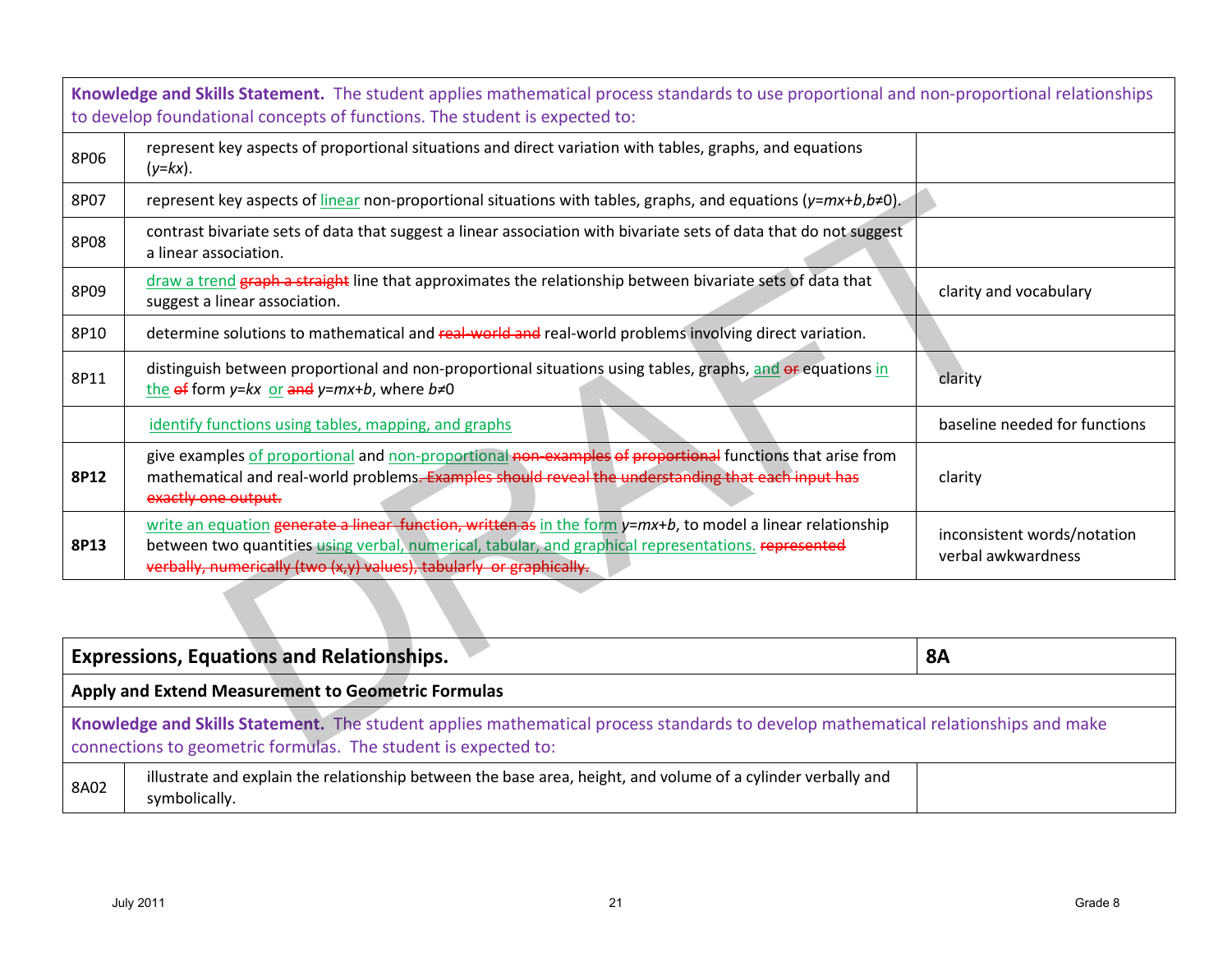| 8A03                                                                                                                                                                                                                 | illustrate and explain the relationship between the volume of a cylinder and a cone having both congruent<br>bases and heights. For example, the volume of a cone is 1/3 the volume of the cylinder that has the<br>same base area and height.         | clarity                          |  |
|----------------------------------------------------------------------------------------------------------------------------------------------------------------------------------------------------------------------|--------------------------------------------------------------------------------------------------------------------------------------------------------------------------------------------------------------------------------------------------------|----------------------------------|--|
| 8A04                                                                                                                                                                                                                 | illustrate and explain the relationship between the formula for the volume of a sphere as it relates to the<br>volume of a cone whose base radius and height are equal to each other and are congruent to the radius of<br>the sphere.                 | clarity                          |  |
| 8A06                                                                                                                                                                                                                 | represent, verify, and explain the Pythagorean theorem and its converse using models and diagrams.                                                                                                                                                     |                                  |  |
| expected to:                                                                                                                                                                                                         | Knowledge and Skills Statement. The student applies mathematical process standards to use geometry to solve problems. The student is                                                                                                                   |                                  |  |
| 8A05                                                                                                                                                                                                                 | determine solutions to mathematical and real-world problems involving the volume of cylinders, cones, and<br>spheres.                                                                                                                                  |                                  |  |
|                                                                                                                                                                                                                      | extend previous knowledge of surface area to make connections to the formulas for lateral and total surface<br>area and determine solutions for mathematical and real-world problems involving rectangular prisms,<br>triangular prisms, and cylinder. | necessary for vertical alignment |  |
| 8A07                                                                                                                                                                                                                 | use the Pythagorean theorem and its converse to solve mathematical and real-world problems.                                                                                                                                                            |                                  |  |
| 8A08                                                                                                                                                                                                                 | determine the distance between two points on a coordinate plane using the Pythagorean theorem                                                                                                                                                          |                                  |  |
|                                                                                                                                                                                                                      | <b>Represent and Solve Equations and Inequalities</b>                                                                                                                                                                                                  |                                  |  |
| Knowledge and Skills Statement. The student applies mathematical process standards to use one-variable equations in problem situations.<br>The student is expected to:                                               |                                                                                                                                                                                                                                                        |                                  |  |
| 8A09                                                                                                                                                                                                                 | write a one-variable equations equation with variables on both sides that represent represents a or<br>mathematical and or real-world problems problem, including - (The equations should include rational<br>number coefficients and constants.)      | clarity, consistency             |  |
| 8A11                                                                                                                                                                                                                 | write a corresponding real-world problem when given a one-variable equation with variables on both sides of<br>the equal sign, including rational number coefficients and constants.                                                                   |                                  |  |
| 8A12                                                                                                                                                                                                                 | solve one-variable equations with variables on both sides of the equal sign that represent mathematical and<br>real-world problems, including - (The equations should include rational number coefficients and constants.)                             | clarity and consistency          |  |
| Knowledge and Skills Statement. The student applies mathematical process standards to use multiple representations to develop foundational<br>concepts of simultaneous linear equations. The student is expected to: |                                                                                                                                                                                                                                                        |                                  |  |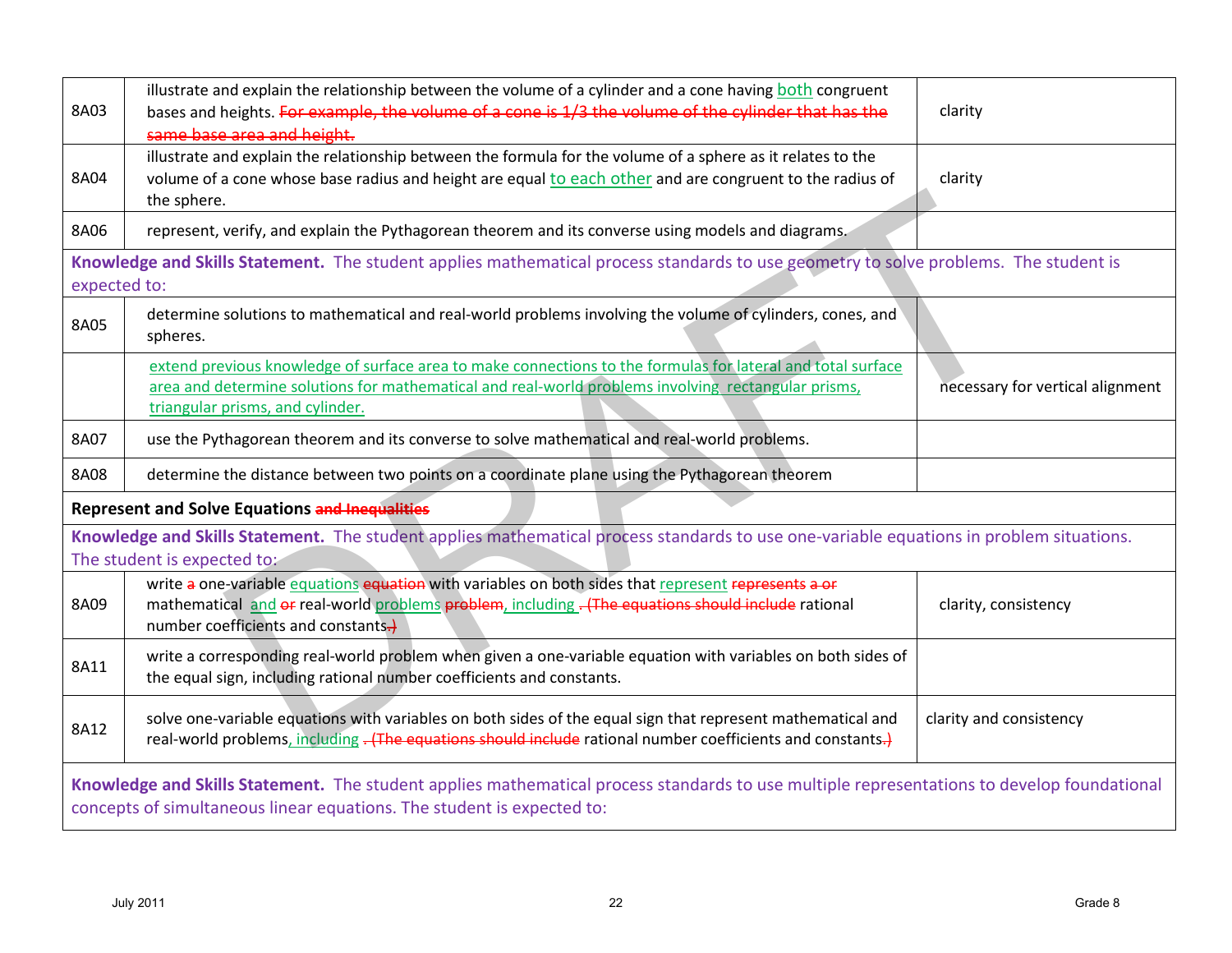| 8A10 | identify and verify match the values of x and y that simultaneously satisfy two linear equations (in the form y<br>$= mx + b$ from with the intersections of the graphed equations.    | ER |
|------|----------------------------------------------------------------------------------------------------------------------------------------------------------------------------------------|----|
| 8A13 | determine the solutions to mathematical and real-world problems involving pairs of simultaneous linear<br>equations (in form y=mx+b) using tables, and graphs., and algebraic methods. | ER |

|                              | Two-Dimensional and Three-Dimensional Figures.                                                                                                                                                                                                                                                                                                                   | 8G                                       |
|------------------------------|------------------------------------------------------------------------------------------------------------------------------------------------------------------------------------------------------------------------------------------------------------------------------------------------------------------------------------------------------------------|------------------------------------------|
|                              | Knowledge and Skills Statement. The student applies mathematical process standards to develop transformational geometry concepts. The<br>student is expected to:                                                                                                                                                                                                 |                                          |
| 8G01                         | generalize the properties of orientation and congruence of rotations, reflections, and translations of two-<br>dimensional figures on a coordinate plane. For example, rotations, reflections, and translations preserve<br>congruence of two-dimensional figures.                                                                                               | example only addressed one<br>part of se |
| 8G02                         | differentiate between transformations that preserve congruence and those that do not.                                                                                                                                                                                                                                                                            |                                          |
| 8G03                         | explain the effect of given transformations (translations, reflections, and rotations limited to 90°, 180°, 270°,<br>and 360°) applied to two-dimensional figures on a coordinate plane using an algebraic representation, such as<br>For example, $(x, y) \rightarrow (x+2, y+2)$ describes a translation of the point two units up and two units to the right. |                                          |
|                              |                                                                                                                                                                                                                                                                                                                                                                  |                                          |
| <b>Measurement and Data.</b> |                                                                                                                                                                                                                                                                                                                                                                  | <b>8M</b>                                |
|                              | Knowledge and Skills Statement. The student applies mathematical process standards to use statistical procedures to describe data. The<br>student is expected to:                                                                                                                                                                                                |                                          |
| 8M01                         | construct a scatterplot and describe the observed trend in the scatterplot including $\frac{1}{2}$ positive trend, negative<br>trend, no trend, linear association, non-linear association, and/or no association $\frac{1}{2}$ to address questions of<br>association between bivariate data.                                                                   |                                          |
| 8M02                         | determine deviations from the mean in order to describe the mean as a "balance point" where { the sum of                                                                                                                                                                                                                                                         | clarity-formatting                       |

| <b>Measurement and Data.</b>                                                                                                                                      |                                                                                                                                                                                                                                                                                                | <b>8M</b>          |  |  |
|-------------------------------------------------------------------------------------------------------------------------------------------------------------------|------------------------------------------------------------------------------------------------------------------------------------------------------------------------------------------------------------------------------------------------------------------------------------------------|--------------------|--|--|
| Knowledge and Skills Statement. The student applies mathematical process standards to use statistical procedures to describe data. The<br>student is expected to: |                                                                                                                                                                                                                                                                                                |                    |  |  |
| 8M01                                                                                                                                                              | construct a scatterplot and describe the observed trend in the scatterplot including $\frac{1}{2}$ positive trend, negative<br>trend, no trend, linear association, non-linear association, and/or no association $\frac{1}{2}$ to address questions of<br>association between bivariate data. |                    |  |  |
| 8M02                                                                                                                                                              | determine deviations from the mean in order to describe the mean as a "balance point" where $\ddot{\textbf{t}}$ the sum of<br>the deviations is $0 +$                                                                                                                                          | clarity-formatting |  |  |
| 8M03                                                                                                                                                              | determine the mean absolute deviation and use this quantity as a measure of the average distance data are<br>from the mean.                                                                                                                                                                    |                    |  |  |